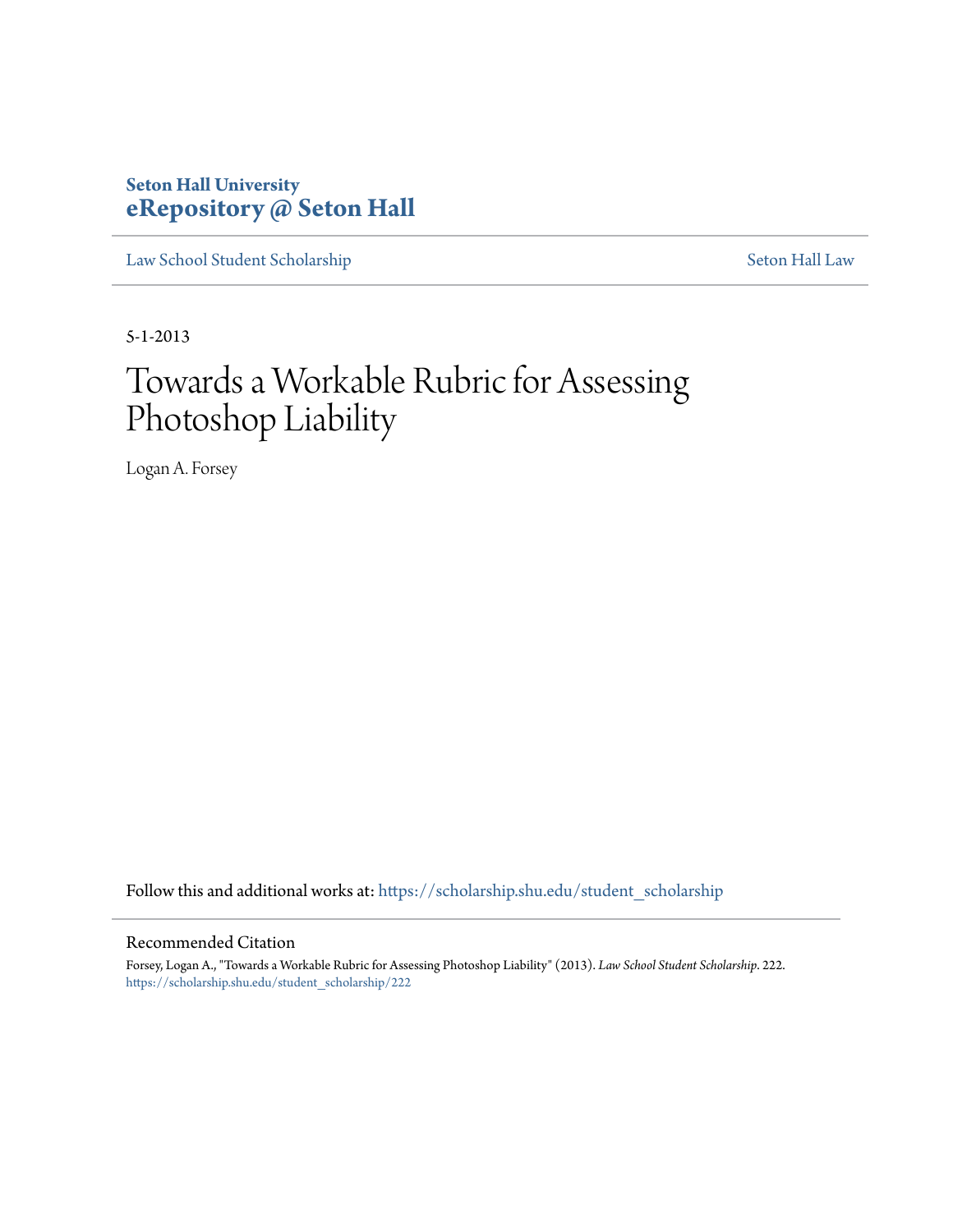# TOWARDS A WORKABLE RUBRIC FOR ASSESSING PHOTOSHOP LIABILITY

# *By: Logan Forsey*

# Part I: Introduction

As technology has developed over the past decade and items such as Adobe Photoshop have made photo editing as simple as the click of a button, images in news publications, beauty magazines, and even on social networks are being altered in both subtle and dramatic ways. In today's media, images have been altered more often than not.<sup>1</sup> More recently, these images have been altered using "retouching software that can make celebrities and models look thinner, taller, unblemished, with brighter eyes and whiter teeth.<sup>22</sup> No longer are photographers simply playing tricks with the lighting or exposure in order to create a different effect than what is shown through the pose.<sup>3</sup> Now, digital photography has made it easy to manipulate photographs.<sup>4</sup> Unfortunately, however, these digital innovations can have untoward effects. On the one hand, they can make a model appear "seemingly perfect."<sup>5</sup> On the other hand, they can manipulate the photographs so that the "cover models often resemble weirdly synthesized creatures or . . . 'objects from Mars.'"<sup>6</sup> As such, the alterations can be subtle ones that make the model appear five or ten pounds thinner, or they can be drastic distortions that are meant as a satire of the subject in the photograph.

A significant effect of these digital alterations is that young, impressionable girls are fooled into believing that the retouched model or celebrity on the cover of the latest fashion magazine truly is as thin and blemish-free as she appears. As a result, these young girls become

 $\overline{a}$ 

6 *Id.*

<sup>1</sup> Eric Wilson, *Smile and Say 'No Photoshop'*, N.Y. TIMES, May 27, 2009,

http://www.nytimes.com/2009/05/28/fashion/28RETOUCH.html?pagewanted=all&r=0.

 $^2$  *Id.* 

<sup>3</sup> *Id.* 4 *Id.*

<sup>5</sup> *Id.*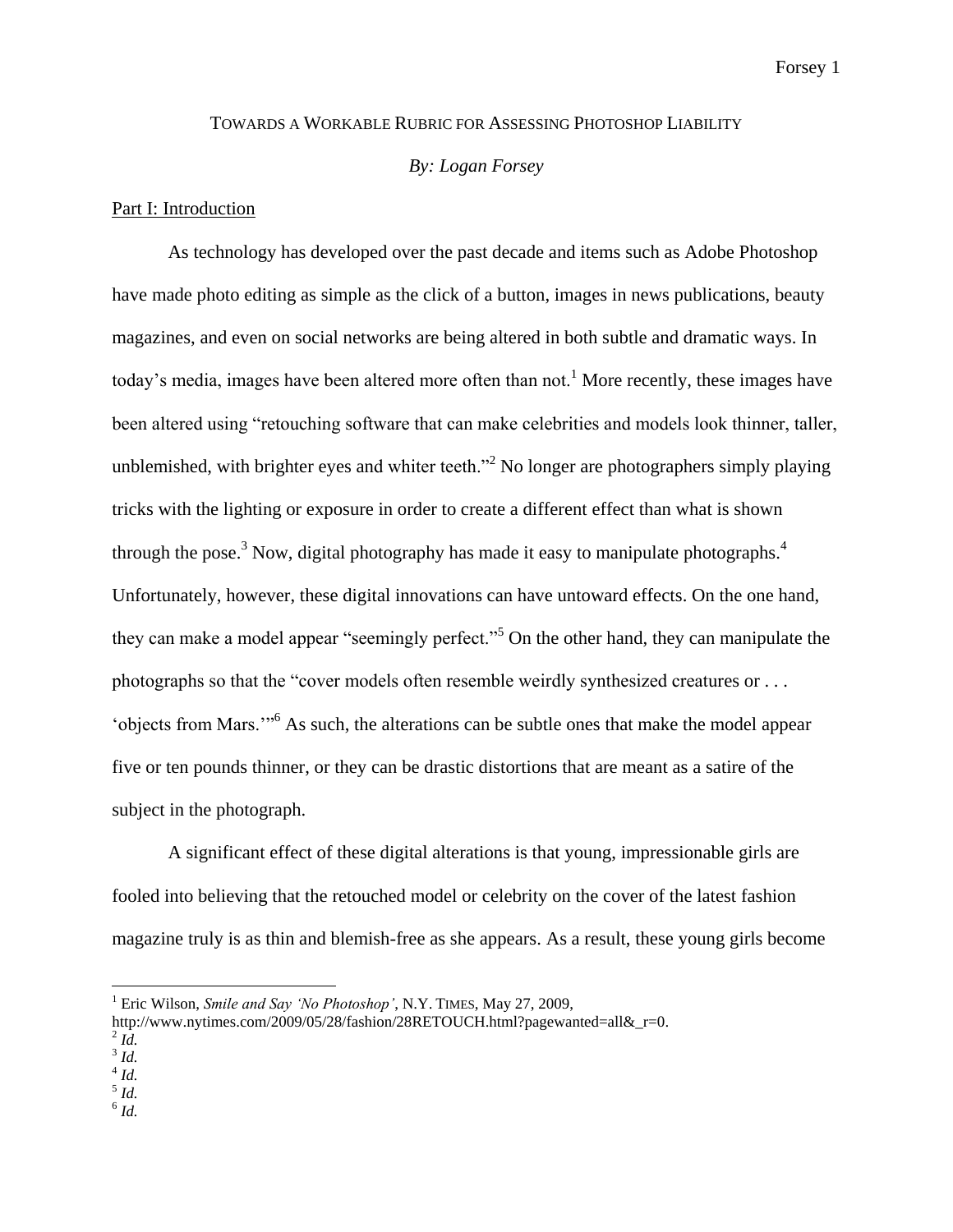accustomed to seeing these photographs broadcast throughout media outlets and come to believe that the images portray "real" beauty, a beauty they wish to attain themselves.<sup>7</sup> Unfortunately, these young consumers do not realize that the beauty they are striving for is not natural or the product of a healthy diet, but rather it is the result of digital enhancement and is "not achievable by a real girl."<sup>8</sup> In essence, photoshopping images of female models "creates unattainable images for most American women."<sup>9</sup> Furthermore, evidence has confirmed that women, on average, "have lower self-concept immediately after viewing an image of a thin model over other kinds of images."<sup>10</sup> "Consumers, particularly young female adults viewing fashion advertisements, do not know that the images are computer altered, and therefore, try to replicate figures that are nearly impossible to attain."<sup>11</sup> When these young women strive to replicate the manipulated bodies of fashion magazine models, they tend to "develop unsafe eating habits."<sup>12</sup> Studies show that only a year's subscription to a fashion magazine can lead to "increased body dissatisfaction, dieting, and bulimic symptoms amongst adolescent girls."<sup>13</sup> Photoshopping in these fashion magazines presents "concerns similar to those surrounding tobacco and fast-food advertisements."<sup>14</sup> It is peculiar, then, that the government has sought to regulate advertisements for tobacco and fastfood companies, but has remained virtually silent regarding photoshopped images.<sup>15</sup>

Along with the harm that photoshopped images can cause to young women, these images can also be injurious to their subjects. Often these subjects are celebrities who find a digitally

<sup>7</sup> Nicole Hunter, *Beauty Is in the Eye of the Retoucher: Why Photoshopped Magazine Images Require Regulation*, 33 WOMEN'S RTS. L. REP. 82, 93 (2011).

<sup>8</sup> *Id.*

<sup>9</sup> *Id.*

<sup>10</sup> *Id.* at 95.

<sup>&</sup>lt;sup>11</sup> *Id.* at 100. "These young consumers are more likely to submit to peer pressure and incorporate the values and images they view into their developing self-identifies. Advertising has been said to be one of the most potent messengers in a culture that can be toxic for a girls' self-esteem." *Id.* at 102.  $12$  *Id.* 

<sup>13</sup> Hunter, *supra* note 7, at 95.

<sup>14</sup> *Id.*

<sup>15</sup> *Id.* at 97.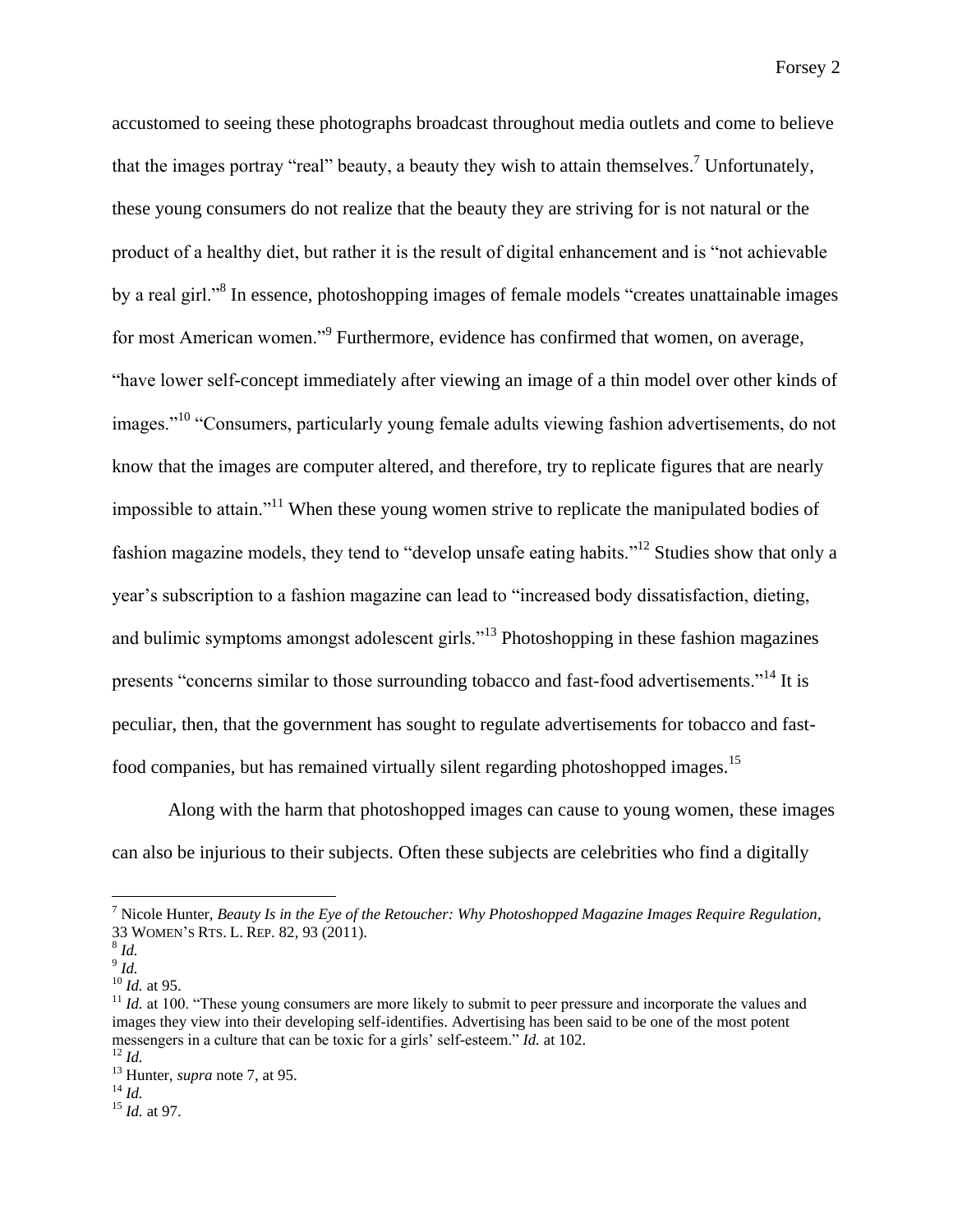altered photograph of themselves to be offensive or unflattering. Over the past few years, "several popular fashion publications have found themselves caught in a whirlwind of negative publicity based on photoshopping allegations."<sup>16</sup> For example, Kate Winslet took action against *GQ* magazine for "digitally altering her body in its photographs—making her unrealistically thin."<sup>17</sup> Well-known celebrities such as Demi Moore and Brad Pitt have also voiced their concerns over photoshopping and directed their attention to the popular fashion magazine *W*. Prior to his photo shoot for the *W* magazine cover, Brad Pitt requested that there be no retouching and even selected his own photographer, one who he knew would "expose skin flaws $^{18}$ 

Regardless of which publication contains the image, it is a harsh reality that there is no standard precisely on point that can be used to determine the liability that should be attributed to the creator of such photoshopped images that offend or misrepresent their subject.<sup>19</sup> Two potential explanations for why a standard has not yet been established are: (1) photoshopped images may be protected in some contexts as a form of commercial speech; and (2) the marketplace of ideas theory. The first possible explanation will not be explored in any great depth in this Note, but it is important to briefly mention it nonetheless. Scholars have argued this commercial speech theory in the context of photoshopped advertisements and determined that

<sup>&</sup>lt;sup>16</sup> *Id.* at 85. It is important to note that fashion magazines are not the only publications that receive negative publicity for the use of Photoshop. *Newsweek*, an American news magazine, has "manipulated images appearing in its magazine, even though it claims to have a policy against the practice. In March 2005, Martha Stewart appeared on *Newsweek*'s cover accompanied by the headline 'After Prison She's Thinner, Wealthier & Ready for Primetime.' Stewart did appear thinner on the cover, but not because she lost weight; rather her head was removed and placed on a model's body in the published image." *Id.* at 104-105.

<sup>17</sup> Vivian Diller, Ph.D., *Is Photoshop Destroying America's Body Image?*, HUFFINGTON POST, July 7, 2011, http://www.huffingtonpost.com/vivian-diller-phd/photoshop-body-image\_b\_891095.html. <sup>18</sup> *Id.*

<sup>&</sup>lt;sup>19</sup> "Currently there are no laws regulating the manipulation of images in magazines. The danger and concern is that 'in the digital era, images can be manipulated any way its creator desires. Slimmer. Taller. Change skin colour. Swap body parts. Nothing is impossible and nothing is illegal.'" Hunter, *supra* note 7, at 83.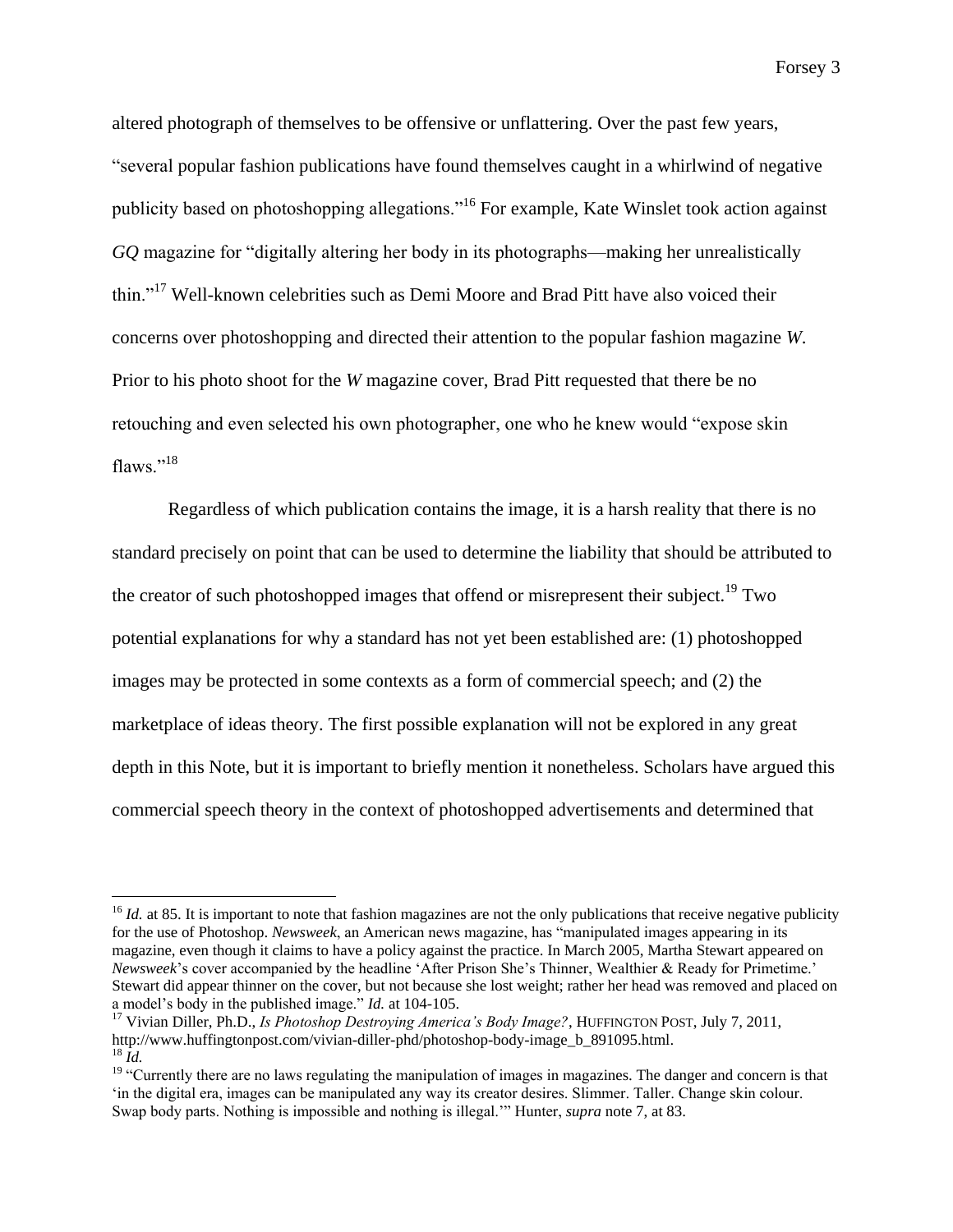such images can either be regulated as "deceptive or misleading advertising"<sup>20</sup> or under the *Central Hudson* analysis.<sup>21</sup> Photoshopped advertisements have the potential to be misleading when "consumers are unable to distinguish a real image from a manipulated one and ... consumers are considering these computer-altered models as a factor when making purchase decisions."<sup>22</sup> Once deemed misleading, these images would no longer receive First Amendment protection and a government agency could impose a "reasonable regulation to prevent consumer harm."<sup>23</sup> On the other hand, if the images are not deemed misleading, any regulation passed to police them would need to meet the *Central Hudson* test, which requires that the regulation be "narrowly tailored enough to balance the First Amendment concerns with the need for intervention."<sup>24</sup>

This Note explores not only photoshopped images in advertisements or fashion magazines but also photoshopped images with varying degrees of manipulation. For these images, the lack of liability can likely be explained not with commercial speech principles, but rather with another significant First Amendment principle: the "marketplace of ideas" theory. The marketplace of ideas theory was first advocated by John Stuart Mill and can be defined as "a forum in which expressions of opinion can freely compete for acceptance without governmental restraint.<sup>"25</sup> Although courts and scholars generally acknowledge that there can be a real societal harm when bad information is released to the public, their belief "in an efficient marketplace of ideas [leads] them to conclude that high-quality information [will] eventually beat out low-

<sup>20</sup> Hunter, *supra* note 7, at 89.

<sup>21</sup> *Id.* at 96-97. In *Central Hudson Gas & Electric Corp. v. Public Service Commission of New York*, the Supreme Court "articulated a four-part test that commercial speech regulation must pass in order to be deemed constitutional." *Id.* at 88.

<sup>22</sup> *Id.* at 111.

 $^{23}$  *Id.* 

<sup>24</sup> *Id.* at 103.

<sup>&</sup>lt;sup>25</sup> BLACK'S LAW DICTIONARY ( $9<sup>th</sup>$  ed. 2009).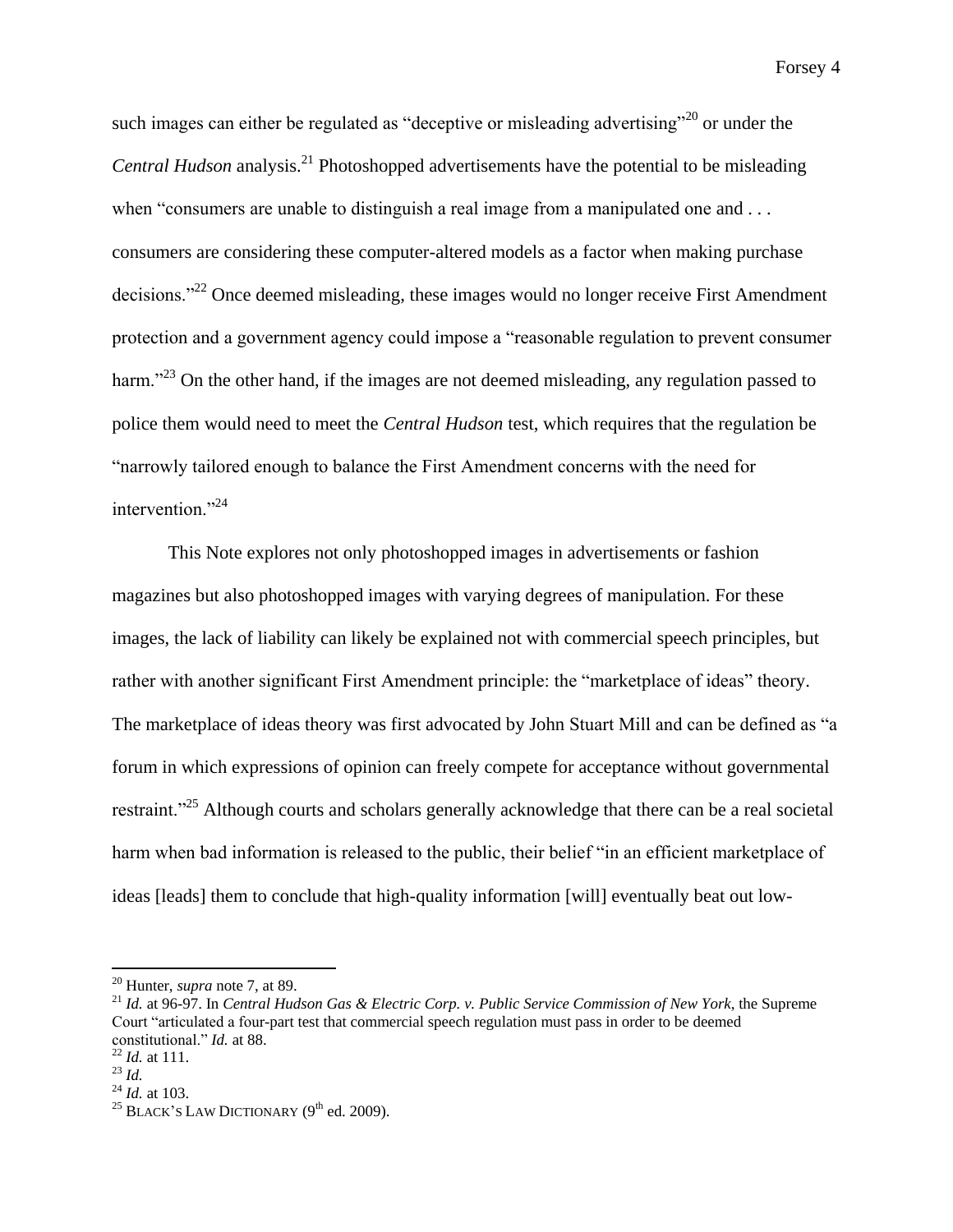quality information."<sup>26</sup> It is likely that the lack of photoshop liability can be attributed to many scholars believing in the ability of positive imagery to outweigh the negative effects of significantly manipulated images.

Unfortunately, the marketplace of ideas has not been successful in balancing unedited, natural photographs of celebrities and models with the highly manipulated and often offensive photoshopped images of these same subjects. This is because the marketplace of ideas theory is "based on assumptions that have been proven untenable," as consumers are no longer searching for the truth, but rather "for information that confirms their own pre-existing biases."<sup>27</sup> Even when confronted with the truth, unbiased information consumers still have a tendency to believe the lie.<sup>28</sup> This problem is increased by the ready availability of dissemination in an internet era, which has "dramatically increased the quantity of low quality information," and the "relative permanence of amateur digital media, which can increase the lifespan of low-quality information." <sup>29</sup> Both of these problems contribute to the "problem of information pollution, the high proportion of low-quality to high-quality information increasingly forcing information consumers to expend extra resources to sift through the rubbish, a growing harm that the United States Supreme Court has yet to recognize in its First Amendment jurisprudence."<sup>30</sup>

This Note will argue that photoshopped images have distorted the marketplace of ideas to such a point that government and the courts must come up with a workable standard to determine photoshop liability. Without the marketplace of ideas to fetter out the low-quality information from the high-quality information, the subjects of these photoshopped images are being harmed and currently have no legal redress against the creators of such images. Part II of this Note will

 $\overline{a}$ 

<sup>30</sup> *Id.*

<sup>26</sup> Jamie Lund, *Correcting Digital Speech*, 19 UCLA ENT. L. REV. 170, 171 (2012).

<sup>27</sup> *Id.*

 $^{28}$  *Id.*  $^{29}$  *Id.*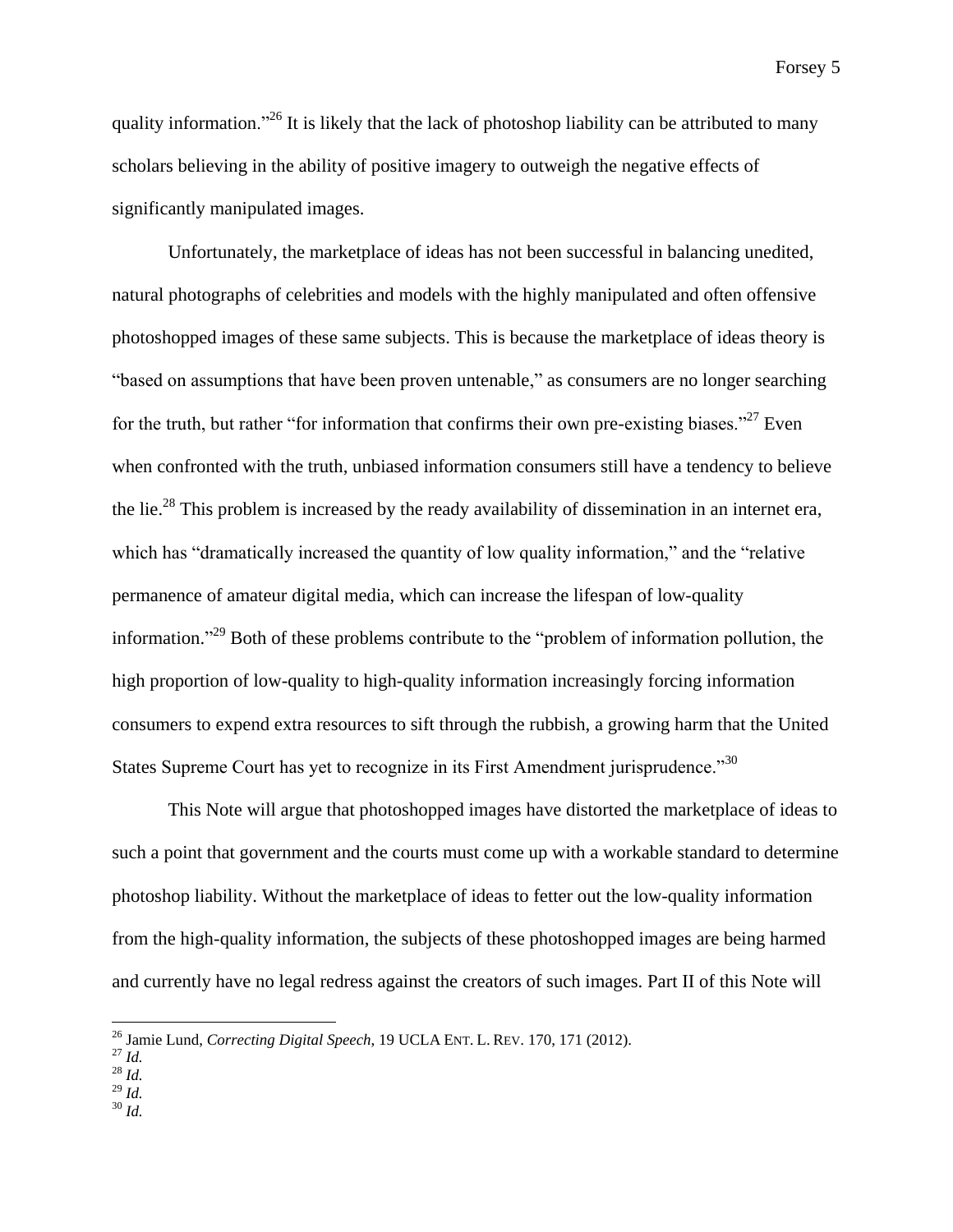examine three potential analogies that could help to create a standard for photoshop liability: (1) cartoon parodies; (2) the tort of false light; and (2) the invasion of privacy when the subject is a public figure. Furthermore, Part II will assess the propriety of state legislative efforts at reform. Part III will describe alternative grounds for liability and propose a workable rubric for photoshop liability. Finally, Part IV will conclude that the solution proposed in this Note must be implemented so that First Amendment jurisprudence can keep up with the changing world of digital technology.

# Part II Analogous Templates for Imposition of Liability

The Supreme Court has yet to establish a standard that judges can use to assess the liability of authors<sup>31</sup> who use photoshopped images in their publications. When faced with the task of creating a standard of liability for an undeveloped area of the law, often liability can be assessed by making an analogy between the undeveloped area and an area where a standard has already been articulated. Therefore, one must look to appropriate analogies across a variety of different First Amendment areas in order to find a workable standard for photoshop liability.

## **A. Analogy to Cartoon Parodies:** *Hustler Magazine v. Falwell*

The first, and arguably closest, analogy to photoshopping is the use of a parody, generally in the form of a cartoon, of a subject. This cartoon parody first became known to the legal community after the Supreme Court handed down its decision in *Hustler Magazine v. Falwell<sup>32</sup>* in 1988.

# a. *Hustler*'s Holding

 $\overline{a}$ 

In *Hustler v. Falwell*, Jerry Falwell, a nationally known minister and commentator on public affairs, "sued publishers of advertisement parody for libel, invasion of privacy, and

 $31$  This Note will use "creator" and "author" interchangeably to describe an individual who digitally alters a photoshop through digitial enhancement software such as Adobe Phothoshop.  $32$  485 U.S. 46 (1988).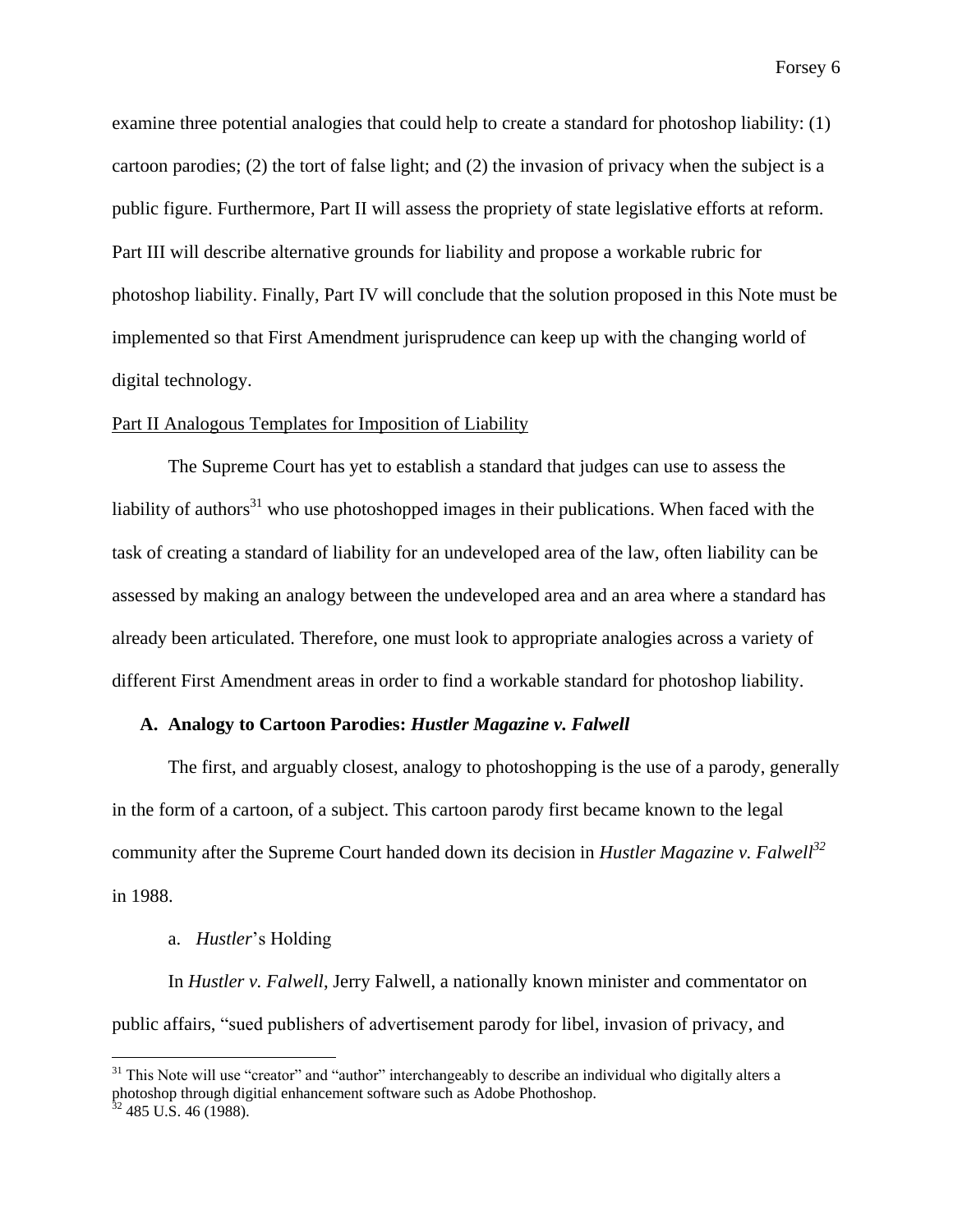intentional infliction of emotional distress."<sup>33</sup> The suit arose after Hustler Magazine, Inc., a magazine of nationwide circulation, published its November 1983 issue.<sup>34</sup> The inside front cover of this issue "feature[d] a 'parody' of an advertisement for Campari Liqueur that contained the name and picture of [Mr. Falwell] and was entitled 'Jerry Falwell talks about his first time."<sup>35</sup> This parody was actually modeled after real ads for Campari Liqueur that included "interviews with various celebrities about their 'first times.'<sup>36</sup> "Although it was apparent by the end of each interview that this meant the first time they sampled Campari, the ads clearly played on the sexual double entendre of the general subject of 'first times.'"<sup>37</sup>

Hustler's editors copied the form and layout of the Campari "first time" ads. <sup>38</sup> They chose Mr. Falwell as the "featured celebrity and drafted an alleged 'interview' with him in which he states that his 'first time' was during a drunken incestuous rendezvous with his mother in an outhouse."<sup>39</sup> The Hustler parody portrayed Mr. Falwell and his mother as "drunk and immoral" and suggested that Mr. Falwell was a "hypocrite who preaches only when he is drunk."<sup>40</sup> In fine print at the bottom of the page, the ad contained the following disclaimer: "ad parody—not to be taken seriously."<sup>41</sup> Soon after this particular issue of Hustler magazine became available to the public, Mr. Falwell brought a complaint against Hustler Magazine, Inc., alleging that "publication of the ad parody in Hustler entitled him to recover damages for libel, invasion of privacy, and intentional infliction of emotional distress."<sup>42</sup> The jury found against Mr. Falwell on the libel claim, "specifically finding that the parody could not 'reasonably be understood as

- <sup>35</sup> *Id*. at 48.
- <sup>36</sup> *Id*. <sup>37</sup> *Id*.
- 

- <sup>39</sup> *Id.*
- $^{40}$   $^{141}$ .
- $^{41}$  *Id.*

 $\overline{a}$ <sup>33</sup> *Id.* at 46.

<sup>34</sup> *Id*. at 47-48.

 $38$  Hustler Magazine v. Falwell, 485 U.S. 46, 48 (1988).

<sup>42</sup> *Id.* at 47-48.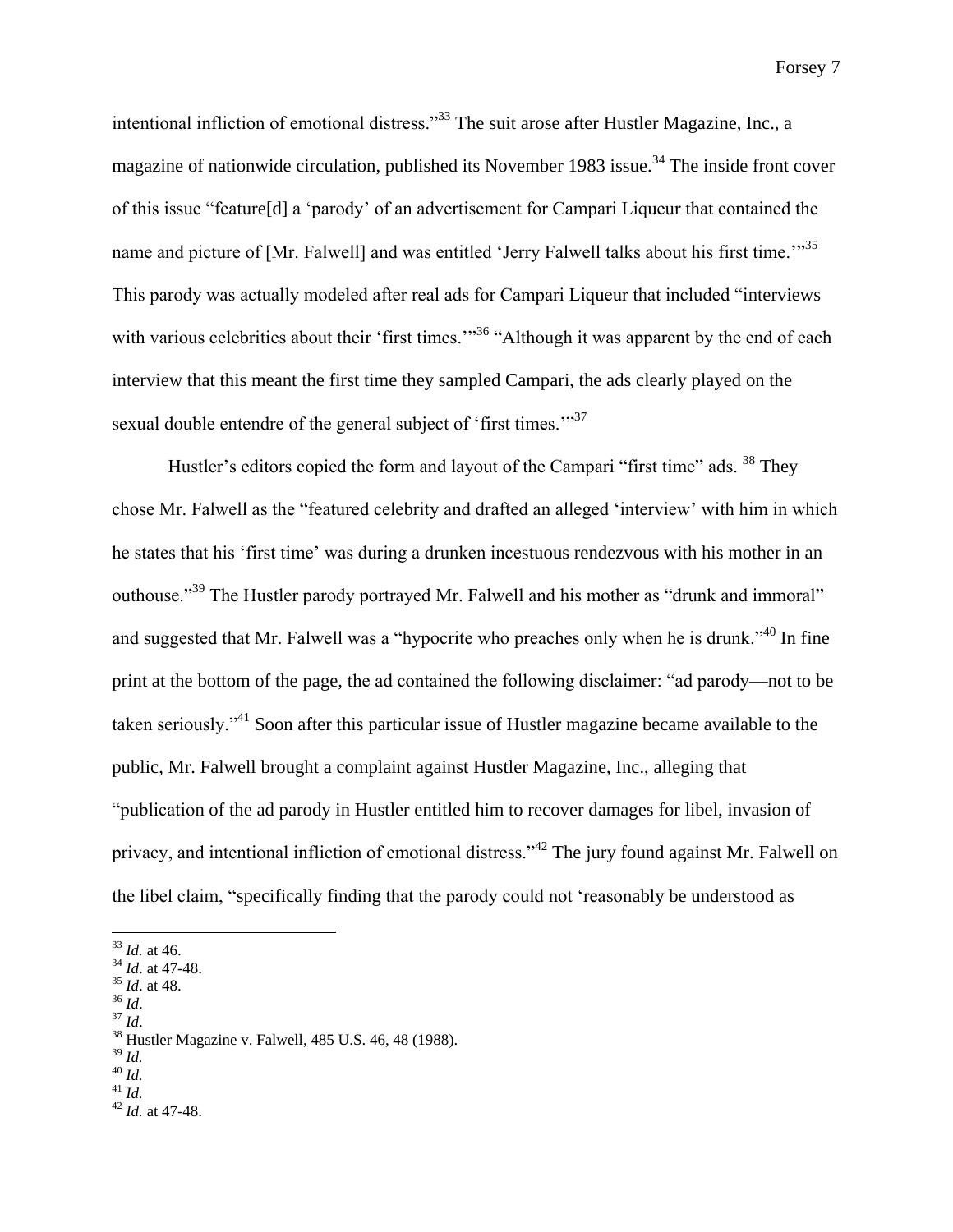describing actual facts . . . or events,' but ruled in his favor on the emotional distress claim, stating that he should be awarded compensatory and punitive damages."<sup>43</sup> The Court of Appeals affirmed this ruling.<sup>44</sup>

In 1987, the Supreme Court granted certiorari in an effort to resolve the important constitutional issues discussed in the *Falwell* case.<sup>45</sup> The issue in the case before the Supreme Court was whether a "public figure may recover damages for emotional harm caused by the publication of an ad parody offensive to him, and doubtless gross and repugnant in the eyes of most."<sup>46</sup> "Rejecting as irrelevant the contention that, because the jury found that the parody did not describe actual facts, the ad was an opinion protected by the First Amendment to the Federal Constitution, the [C]ourt ruled that the issue was whether the ad's publication was sufficiently outrageous to constitute intentional infliction of emotional distress."<sup>47</sup>

In an effort to "protect the free flow of ideas and opinions on matters of public interest and concern,"<sup>48</sup> the Court first held that public figures and public officials "may not recover for the tort of intentional infliction of emotional distress by reason of publications such as the one . . . at issue without showing in addition that the publication contains a false statement of fact which was made with 'actual malice.'"<sup>49</sup> This "actual malice" standard comes from the Court's landmark 1964 case, *New York Times v. Sullivan*. <sup>50</sup> In *New York Times*, the Court held that "in a libel suit brought by a public official, the [F]irst [A]mendment requires the plaintiff to demonstrate with clear and convincing evidence that the defendant published the statement with 'actual malice,' that is, 'with knowledge that it was false or with reckless disregard of whether it

- <sup>45</sup> *Id.* at 50.
- <sup>46</sup> *Id.*

- $47 \overline{1}$ *Id.* at 46.
- <sup>48</sup> *Id.*
- <sup>49</sup> *Id.* at 56.
- <sup>50</sup> 376 U.S. 254 (1964).

<sup>43</sup> *Id.* at 49.

<sup>44</sup> Hustler Magazine v. Falwell, 485 U.S. 46, 49 (1988).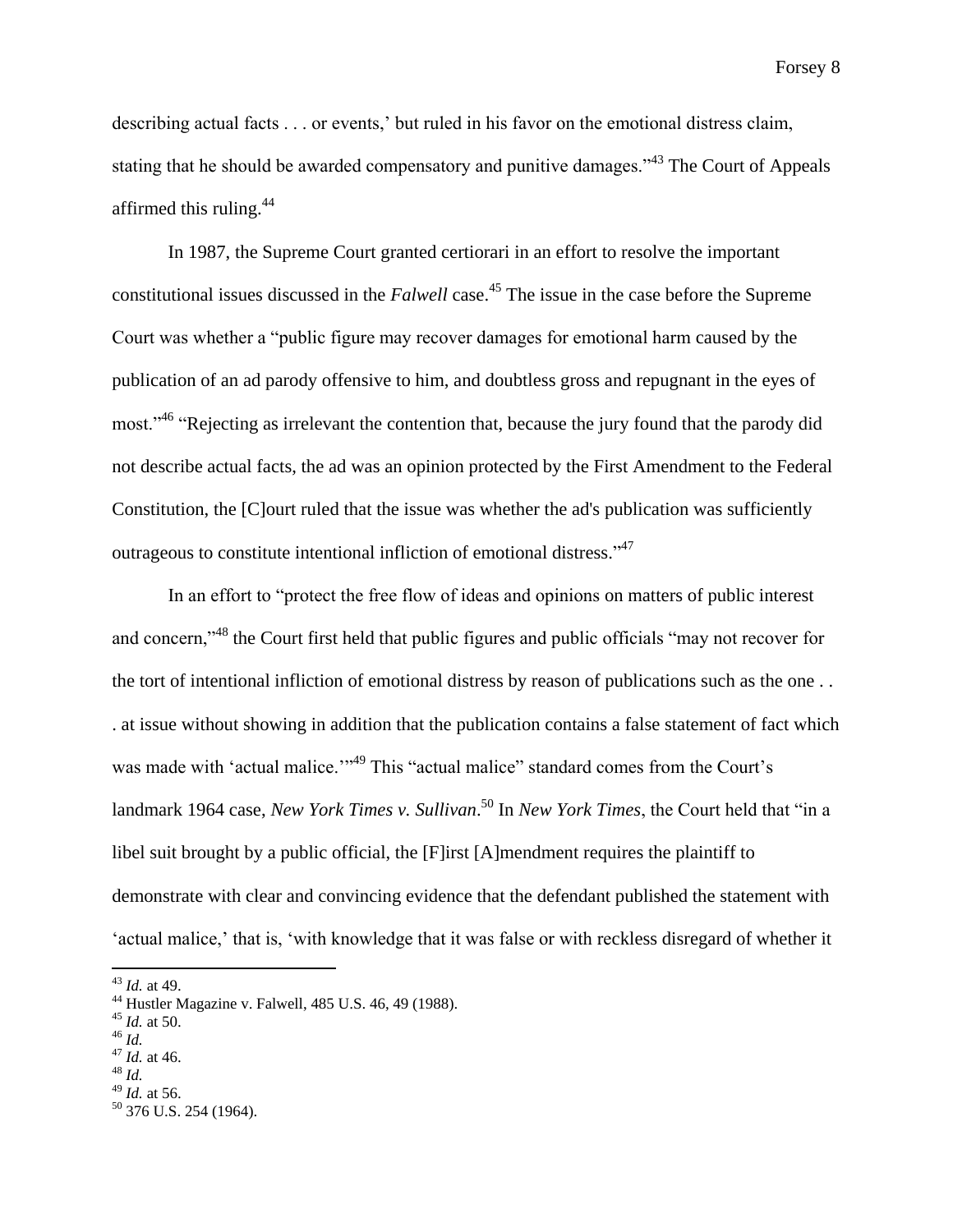was false or not."<sup>51</sup> For purposes of the actual malice standard and First Amendment law in general, the *Hustler* Court found that Mr. Falwell was a "public figure" and therefore subject to this actual malice standard.<sup>52</sup>

Furthermore, the Court found that the State's interest "in protecting public figures from emotional distress is not sufficient to deny First Amendment protection to speech that is patently offensive and is intended to inflict emotional injury when that speech could not reasonably have been interpreted as stating actual facts about the public figure involved."<sup>53</sup> The Court looked to and accepted the lower court's determination that the cartoon parody could not "reasonably be understood as describing actual facts about [Mr. Falwell] or actual events in which [he] participated."<sup>54</sup> Furthermore, the Supreme Court accepted the determination of the Court of Appeals that the cartoon parody was not "reasonably believable."<sup>55</sup> Thus, the Supreme Court reaffirmed that "protection of statements of 'opinion' may be compelled by the First Amendment."<sup>56</sup> More specifically, the Court "extended First Amendment protection to speech that 'could not reasonably have been interpreted as stating actual facts about the public figure involved,' even if that speech were 'patently offensive and . . . intended to inflict emotional injury."<sup>57</sup>

After concluding that the cartoon parody could not reasonably have been interpreted as stating actual facts about Mr. Falwell, the Court was left to consider whether "outrageousness"

<sup>51</sup> Rodney A. Smolla, *Emotional Distress and the First Amendment: An Analysis of Hustler v. Falwell*, 20 ARIZ. ST. L.J. 423, 426-427 (1988) (quoting *New York Times v. Sullivan*, 376 U.S. 254, 279-280 (1964)). The *Hustler* Court felt that this actual malice standard reflected its "considered judgment that such a standard is necessary to give adequate "breathing space" to the freedoms protected by the First Amendment. *Hustler*, 485 U.S. at 56. <sup>52</sup> *Hustler*, 485 U.S. at 57.

<sup>53</sup> *Id.* at 46.

<sup>54</sup> *Id.*

<sup>55</sup> *Id.*

<sup>56</sup> Joseph H. King, *Defamation Claims Based on Parody and Other Fanciful Communications Not Intended to be Understood as Fact*, 2008 UTAH L. REV. 875, 890 (2008). <sup>57</sup> *Id.*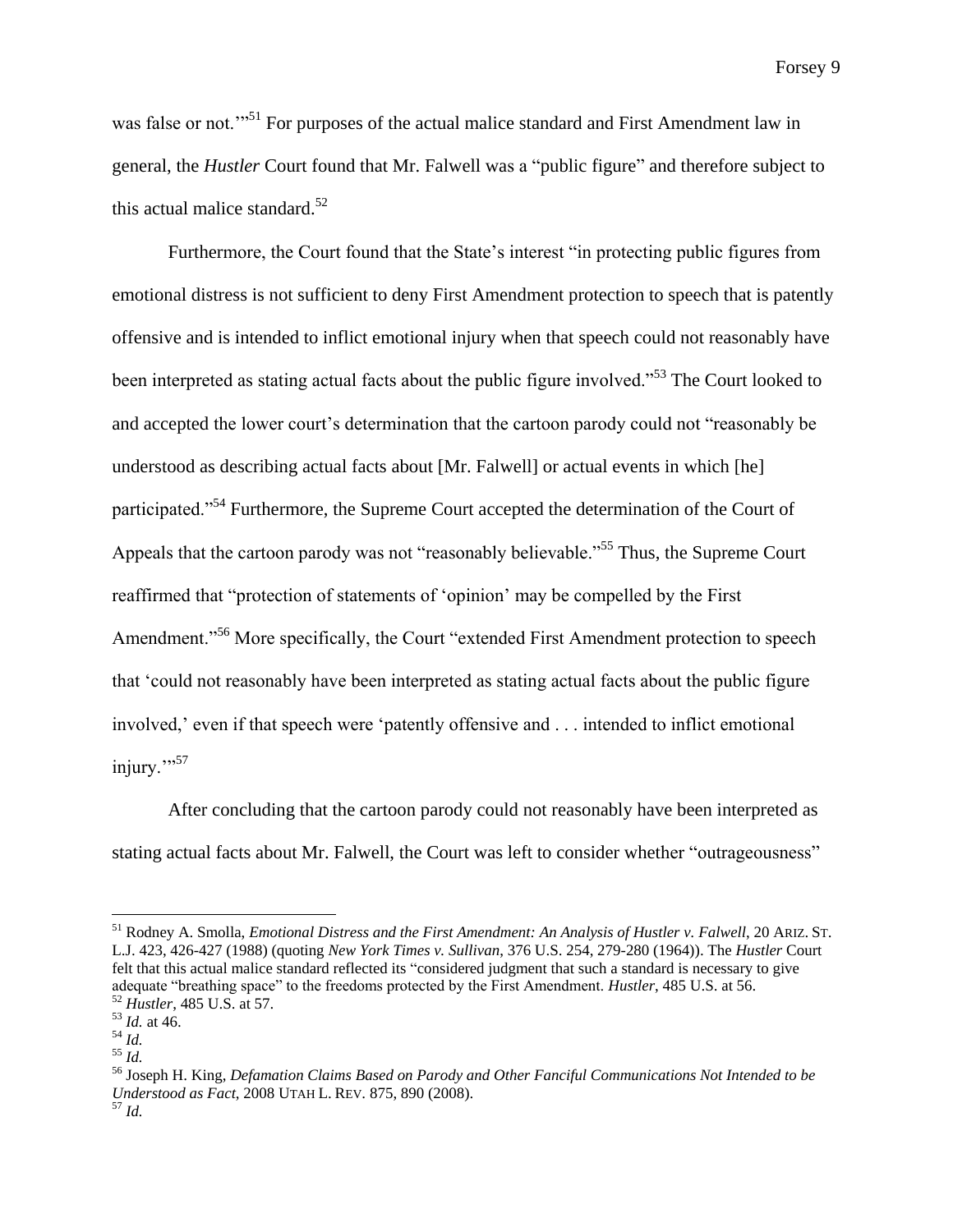should be the standard used when evaluating cartoon parodies.<sup>58</sup> Mr. Falwell unsuccessfully argued that the cartoon parody was so "outrageous" as to "distinguish it from more traditional political cartoons" and thus remove it from First Amendment protection.<sup>59</sup> The Court rejected this "outrageousness" argument, finding that such a standard would be too subjective and would give the jury discretion to impose liability on the basis of his or her tastes or views, "or perhaps on the basis of [his or her] dislike of a particular expression."<sup>60</sup> According to the justices, an "outrageousness" standard would run afoul of the Court's "longstanding refusal to allow damages to be awarded because the speech in question may have an adverse emotional impact on the audience."<sup>61</sup>

In delivering the opinion for the *Hustler* Court, Chief Justice William Rehnquist stated that "public figures and public officials may not recover for the tort of intentional infliction of emotional distress by reason of publications such as the one here at issue without showing in addition that the publication contains a false statement of fact which was made with 'actual malice,' i.e., with knowledge that the statement was false or with reckless disregard as to whether it was true."<sup>62</sup> Chief Justice Rehnquist further concluded that the jury in the lower court had "explicitly found that the statement as not factual" and in the absence of a misstatement of fact, Mr. Falwell "could not . . . recover for the mere intentional infliction of emotional distress."<sup>63</sup> Following the majority opinion, Justice Byron White filed a "brief, two-sentence, separate concurring opinion."<sup>64</sup> In his concurrence, Justice White opined: "The decision in *New York Times v. Sullivan* . . . has little to do with this case, for here the jury found that the ad

<sup>60</sup> *Id.*

 $\overline{a}$ 

<sup>63</sup> *Id.*  $64 \frac{100}{10}$ 

<sup>58</sup> *Hustler*, 485 U.S. at 57.

<sup>59</sup> *Id.* at 55.

<sup>61</sup> *Id.*

<sup>62</sup> Smolla, *supra* note 51, at 437.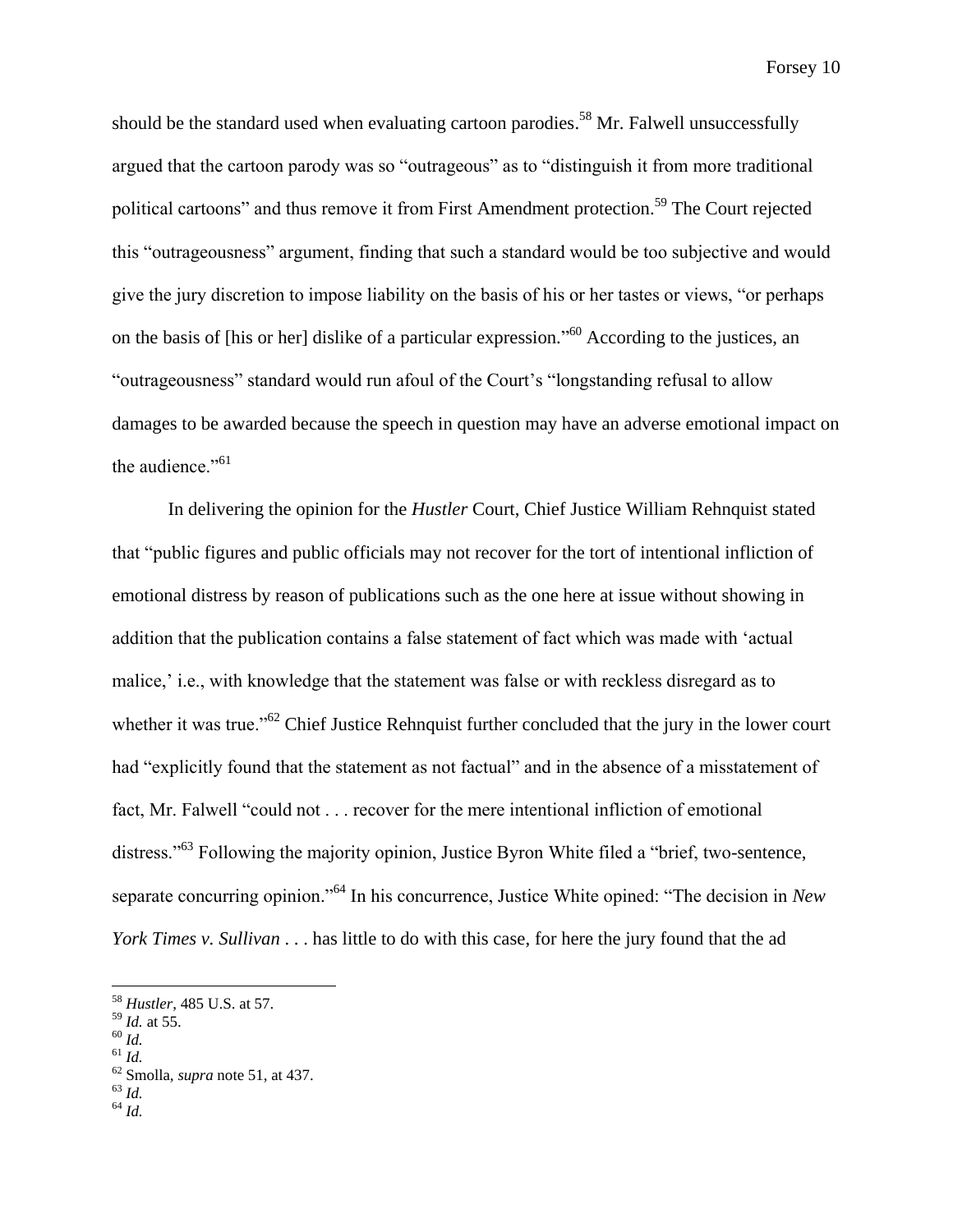contained no assertion of fact. But I agree with the Court that the judgment below, which penalized publication of the parody, cannot be squared with the First Amendment."<sup>65</sup>

In addition to applying the *New York Times* standard to cartoon parodies, the majority acknowledged both the "fundamental importance of the free flow of ideas and opinions" and the marketplace of ideas.<sup>66</sup> The justices stated that the "freedom to speak one's mind is not only an aspect of individual liberty—and thus a good unto itself—but also is essential to the common quest for truth and the vitality of society as a whole."<sup>67</sup> Furthermore, the Court discussed the theory of the marketplace ideas in terms of false statements of fact. The justices concluded that "false statements of fact are particularly valueless; they interfere with the truth-seeking function of the marketplace of ideas, and they cause damage to an individual's reputation that cannot easily be repaired by counterspeech, however persuasive or effective."<sup>68</sup> Although these falsehoods have little value in and of themselves, however, they are "nevertheless inevitable in free debate."<sup>69</sup>

The *Hustler* Court is recognizing that falsehoods such as those inherent in cartoon parodies can have an interference with the marketplace of ideas and thus distort it. Similarly, images that are severely manipulated through photoshopping could potentially be classified as "false statements of fact" that interfere with the truth-seeking function of the marketplace of ideas. Like the effect of cartoon parodies, photoshopped images that greatly alter the original portrayal of a subject can be damaging to that subject's reputation. This damaging effect cannot easily be challenged through counterspeech, as the original photograph rarely makes headlines or

<sup>68</sup> *Id.* at 52.

<sup>65</sup> *Hustler*, 485 U.S. at 57.

<sup>66</sup> *Id.* at 50-52.

<sup>67</sup> *Id.* at 50-51 (quoting Bose Corp. v. Consumers Union of Untied States, Inc*.*, 466 U.S. 485, 503-504 (1984)).

<sup>69</sup> *Id.*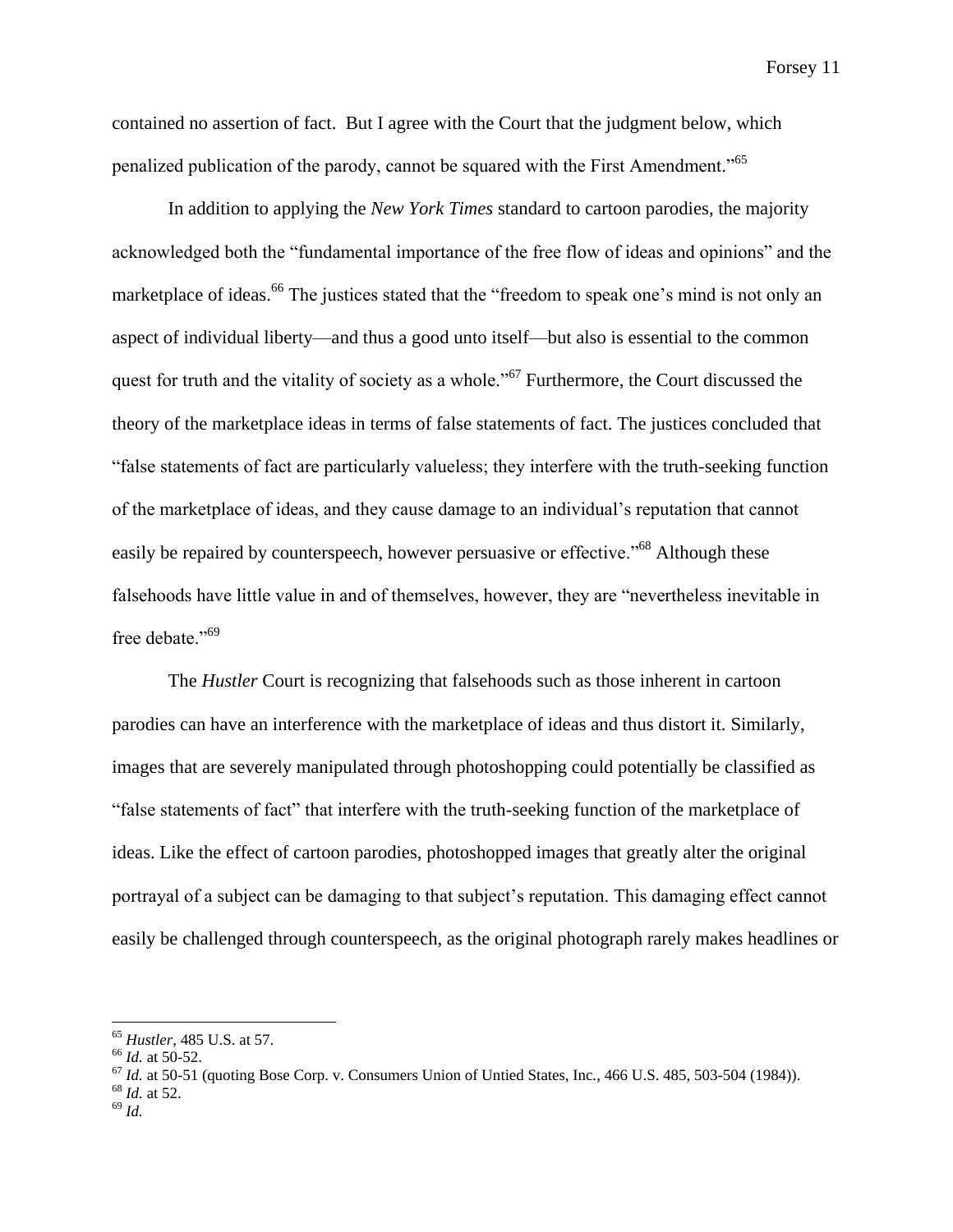even surfaces in the media. Without counterspeech as a remedy, it appears that photoshopped images, like cartoon parodies, distort the marketplace of ideas.

# b. Political Cartoons

By concluding that Mr. Falwell could not recover under intentional infliction of emotional distress, the *Hustler* Court made a "glowing endorsement of free speech" and "made clear its interest in preserving the 'free trade of ideas,' even when the speech is patently offensive and is intended to inflict emotional distress."<sup>70</sup> The Court expressed its concern "over the chilling effect on political cartoons if plaintiffs who could not recover for libel were allowed to recover for emotional distress."<sup>71</sup> The justices felt that if they ruled differently on this issue, "political cartoonists and satirists would be subjected to damages awards without any showing that their work falsely defamed its subject."<sup>72</sup> By the end of the Court's reasoning in *Hustler*, it became clear that the justices viewed political cartoons, parodies, and caricatures as part of the same category and therefore deserving of the same level of protection. The Court presented the definition of a caricature as "the deliberately distorted picturing or imitating of a person . . .by exaggerating features or mannerisms for satirical effect,"<sup>73</sup> while a parody is a "composition in which an author's 'characteristic turns of thought and phrase . . . are imitated in such a way as to make them appear ridiculous, especially by applying them to ludicrously inappropriate subjects."<sup>74</sup> Political cartoons can take the form of caricatures, parodies, or both, as such cartoons often imitate a person through exaggerated features that make them appear ridiculous for a satirical effect.

<sup>70</sup> Sandra Davidson Scott, *From Satirical to Satyrical: When Is a Joke Actionable?*, 13 HASTINGS COMM. & ENT. L.J. 141, 147 (1991).

 $^{71}$  *Id.* 

<sup>72</sup> *Hustler*, 485 U.S. at 53.

<sup>73</sup> *Id.* at 53-54 (quoting WEBSTER'S NEW UNABRIDGED TWENTIETH CENTURY DICTIONARY OF THE ENGLISH LANGUAGE 275 (2d ed. 1979)).

<sup>74</sup> Scott, *supra* note 70, at 177 (quoting OXFORD ENGLISH DICTIONARY (2d ed. 1989)).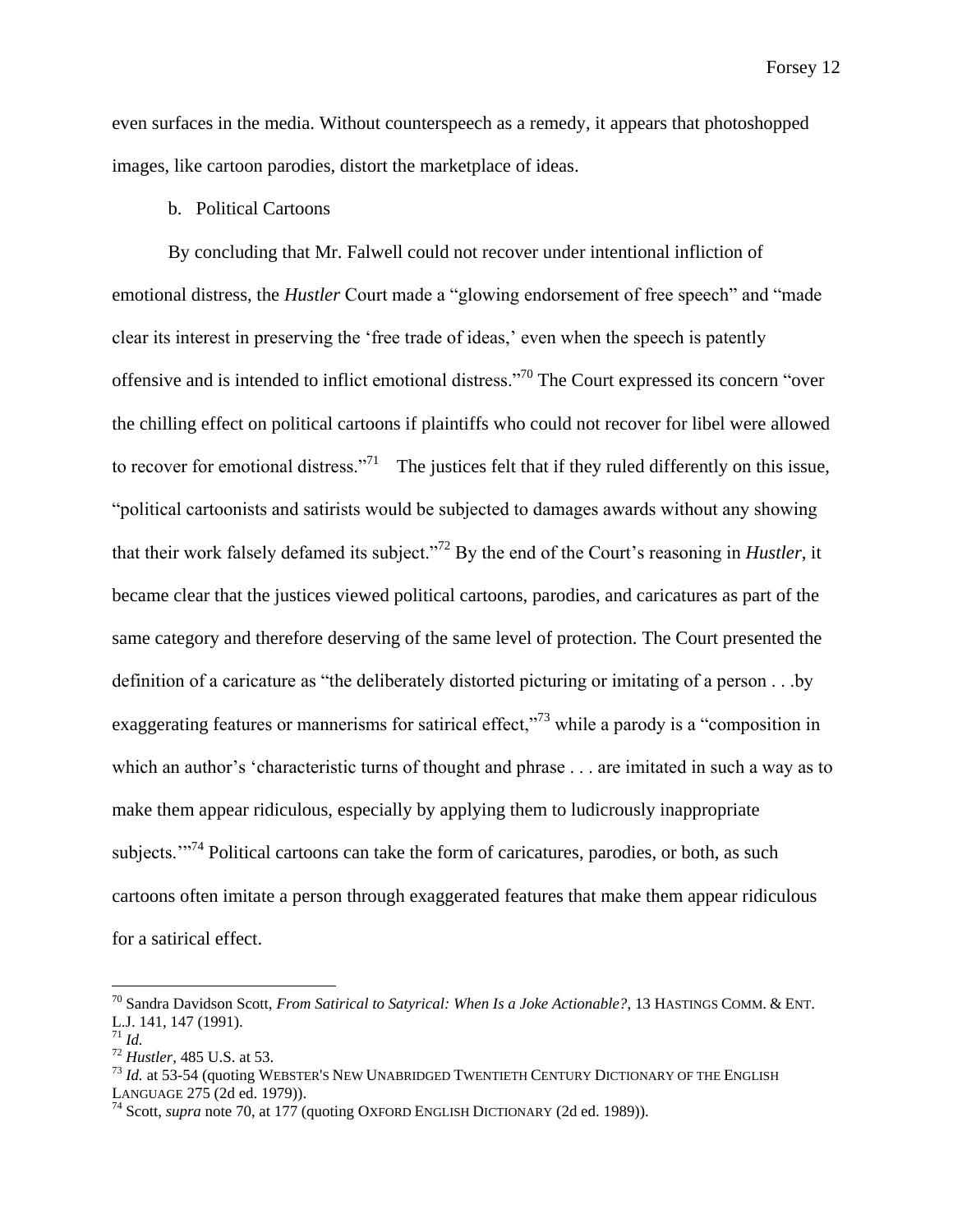The Court described political cartoons as a type of "weapon of attack, of scorn and ridicule and satire" and expressed the opinion that such cartoons are least effective when they "try to pat some politician on the back."<sup>75</sup> Further, "the appeal of the political cartoon or caricature is often based on exploration of unfortunate physical traits or politically embarrassing events—an exploration often calculated to injure the feelings of the subject of the portrayal."<sup>76</sup> According to the Court, "graphic depictions and satirical cartoons have played a prominent role in public and political debate" despite their "sometimes caustic nature."<sup>77</sup> Chief Justice Rehnquist gave several descriptions of political cartoons throughout the ages, including ones containing "Lincoln's tall, gangling posture, Teddy Roosevelt's glasses and teeth, and Franklin D. Roosevelt's jutting jaw and cigarette holder."<sup>78</sup> The Chief Justice reinforced the efforts of political cartoonists by explaining that the effect of these political cartoons "could not have been obtained by the photographer or the portrait artist."<sup>79</sup> He concluded his support of such cartoons by positing that "from the viewpoint of history it is clear that our political discourse would have been considerably poorer without them."<sup>80</sup>

# c. Adequacy of Cartoon Parody as Analogy to Photoshopped Images

At first glance it appears that photoshopped images could be analogous to cartoon parodies or political cartoons. A closer look, however, makes it evident that attempting to pigeonhole photoshopped images into this category would be quite unsuccessful. Photoshopped images can come in many different shapes and sizes. For example, a photo of President Barack

<sup>76</sup> *Id.*

- $\overline{77}$  *Id.*
- <sup>78</sup> *Id.* at 55.  $^{79}$  *Id.*
- <sup>80</sup> *Id.*

<sup>75</sup> *Hustler*, 485 U.S. at 54.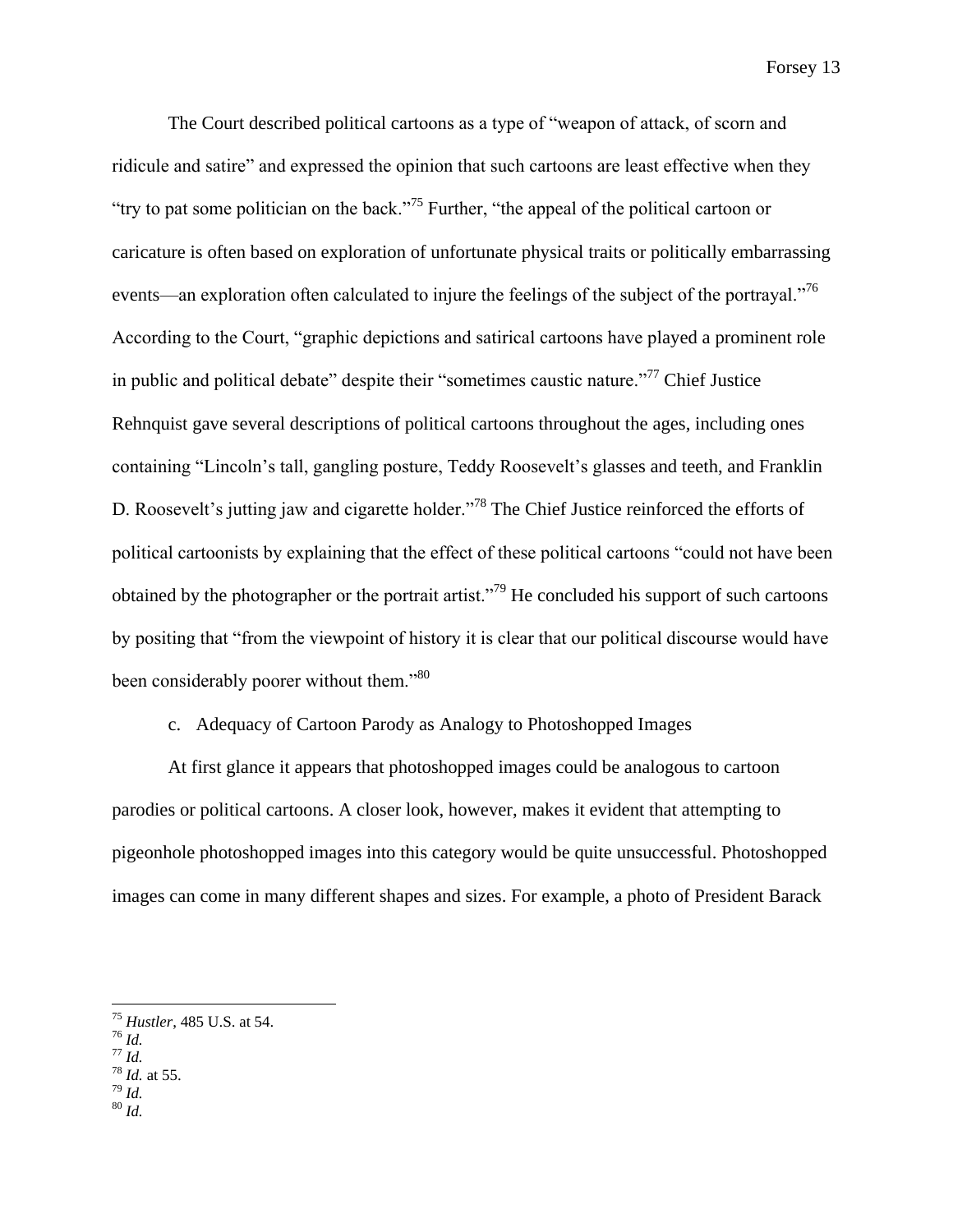Obama skeet shooting at Camp David has been repeatedly photoshopped.<sup>81</sup> White House personnel initially took to the White House Flickr page to warn the public not to alter the photograph, stating that it was being made available "only for publication by news organizations and/or for personal use printing by the subject(s) of the photograph" and that it may not "be manipulated in any way and may not be used in commercial or political materials, advertisements, emails, products, promotions that in any way suggests approval or endorsement of the President, the First Family, or the White House."<sup>82</sup> Despite this warning, several versions of the photograph immediately began circulating the internet via social media. One of the most popular photoshopped versions of this image posed President Obama as if he were shooting both the American flag and the Constitution. $83$  In another version, the President was featured shooting the gun while wearing a tutu, a crown, and pink fingernails. $84$ 

By taking a quick, simple glance at these photos, the American public can easily discern that the original photograph of President Obama skeet shooting was digitally altered to make him look ridiculous, feminine, and anti-American. It is highly unlikely that someone who stumbles upon this image on social media would truly believe that President Obama was shooting the Constitution or wearing a crown and a tutu while he shot a gun. These digitally altered images constitute one end of the photoshopping spectrum, as they contain obvious and discernible distortions.

At the other end of the spectrum are photoshopped images that contain more subtle distortions. For example, photoshopping in the magazine industry has become more widespread

<sup>81</sup> Mike Opelka, *White House Dared People to Photoshop Obama's Gun Picture…And Did They Ever*, THE BLAZE, Feb. 3, 2013, http://www.theblaze.com/stories/2013/02/03/white-house-dared-people-to-photoshop-obamas-gunpicture-and-did-they-ever/.

 $^{82}$  http://www.flickr.com/photos/whitehouse/8436110735/.

 $^{83}$  *Id.* 

 $^{84}$  *Id.*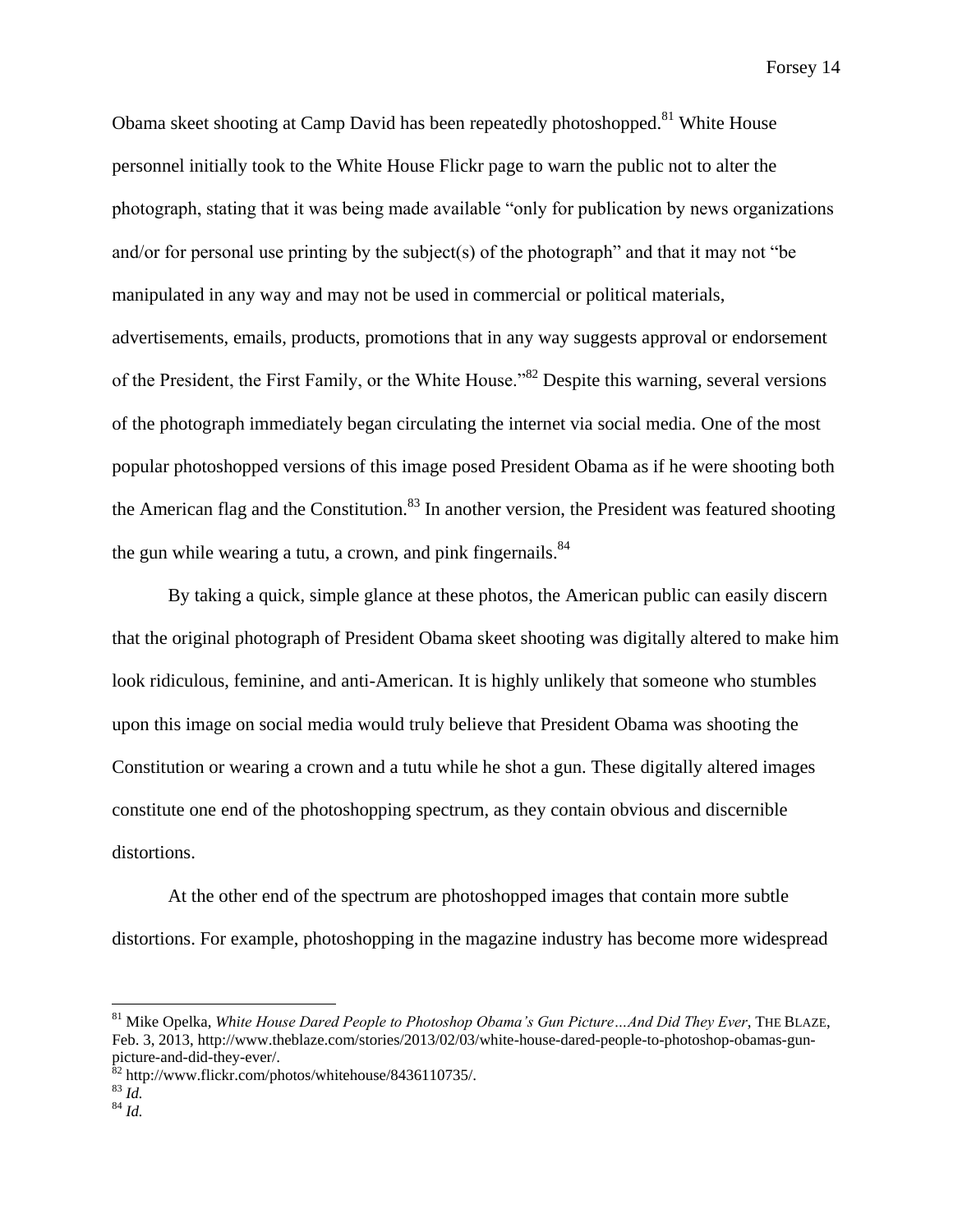than ever, as "new technological advances that allow images to be manipulated easily, and with magazines in authoritative positions employing more digital retouchers, image manipulation has been taken to new heights.<sup>385</sup> Prior to the transformation of digital technology, photo enhancement was simply used to smooth the complexions of models or move strands of hair that had fallen out of place.<sup>86</sup> Now, however, new digital technology can be used to "[widen] eyes, [adjust] teeth to create the perfect white smile and, in some cases, ... [replace] feet, hands and even legs to create a new image."<sup>87</sup> Such visual distortions create the impression that the model or celebrity has been blessed with perfect teeth, thin legs, or a flawless complexion. These distortions, although sometimes dramatic, are as not as obvious to the public. They are not obvious changes such as inserting a tutu onto the President's torso, but rather are minor adjustments that appear as real as the original photograph. Consumers, particularly young female adults, are tricked into believing that the photoshopped images are real depictions of their favorite celebrities or fashion icons.<sup>88</sup>

Looking at these two ends of the spectrum, the political cartoons and parodies explained in the *Hustler* case fit easily into the end of the spectrum where the viewer can quickly determine that the visual is not actually what the subject looks like. When an observer sees a cartoon of a politician, that observer does not automatically think that the politician looks like a cartoon character such that he or she has exaggerated characteristics like a big head and a small body. Instead, the observer quickly understands that the cartoon is the author's personal depiction of the subject. The *Hustler* standard, therefore, could theoretically help to establish liability for photoshopped images that have obviously been drastically manipulated, such as the image of

 $\overline{a}$ 

 $87 \frac{100}{10}$ 

<sup>85</sup> Hunter, *supra* note 7, at 85.

<sup>86</sup> *Id.*

<sup>88</sup> *Id.* at 100.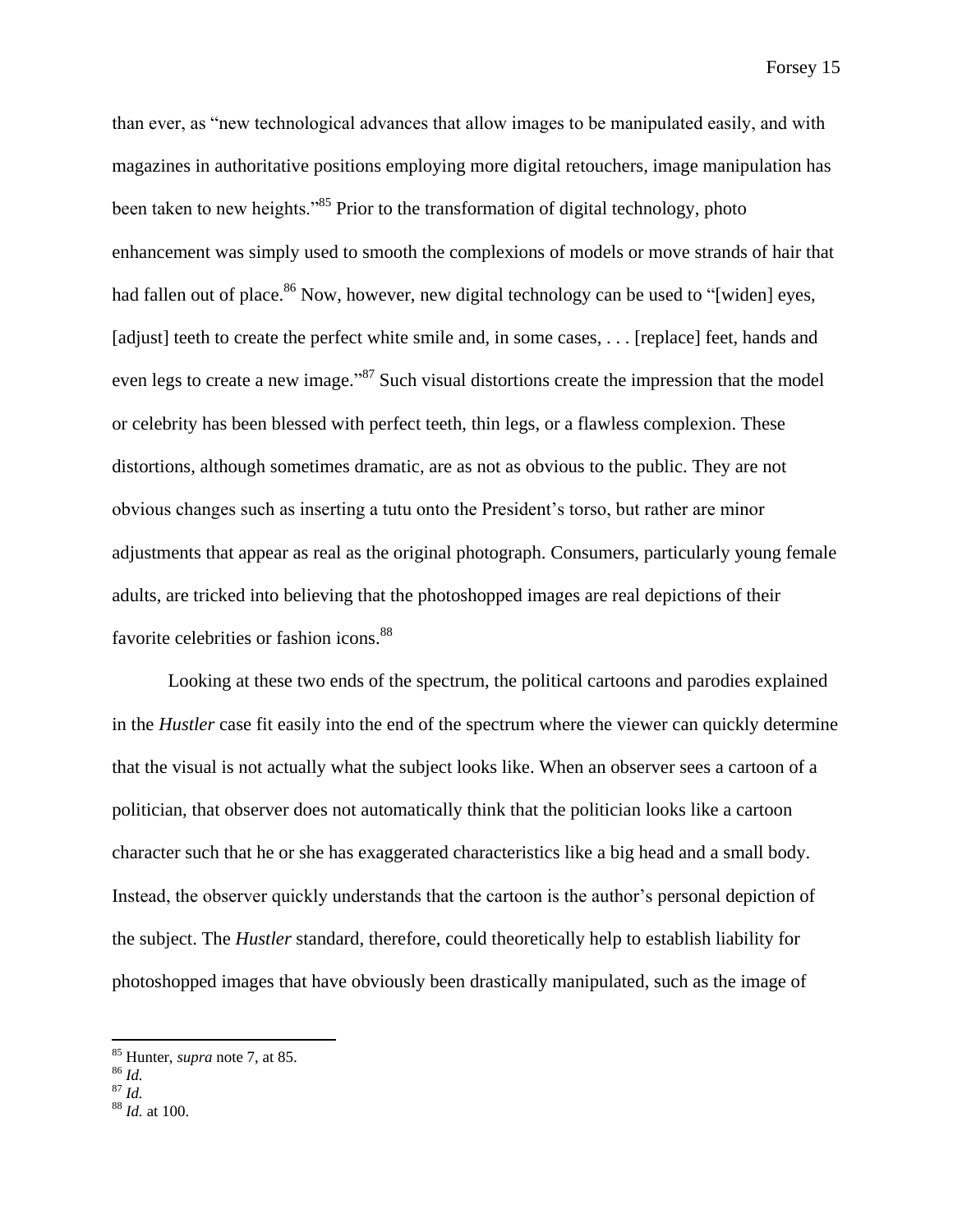Obama wearing a crown and a tutu. Unfortunately, many photoshopped images contain only minor enhancements to the subject's body and can often fool the unsuspecting observer. If an author digitally enhances a model's body so that her legs look only slightly thinner, it is harder for the consumer to notice such a minor difference. These types of minor enhancements are the ones that appear most often in the media realm and can have the most negative impact on their subjects, as the public cannot easily determine that the photo is digitally enhanced and is therefore tricked into believing that the photograph is a real depiction of the subject.

If one accepts the premise that photoshopped images with minor enhancements are not equivalent to the drastic distortions of political cartoons and parodies, then one must also conclude that the *Hustler* standard is insufficient in the context of minor digital enhancements. The *Hustler* standard plainly does not cover minor and subtle changes to the subject of a photograph and therefore is an inadequate analogy for purposes of determining the author's liability.

# **B. Analogy to False Light Cases**

The second analogy that may be helpful in establishing a rubric for assessing photoshop liability is the tort of "false light." According to the Restatement (Second) of Torts:

One who gives publicity to a matter concerning another that places the other before the public in a false light is subject to liability to the other for invasion of his privacy, if (a) the false light in which the other was placed would be highly offensive to a reasonable person, and (b) the actor had knowledge of or acted in reckless disregard as to the falsity of the publicized matter and the false light in which the other would be placed. $89$ 

The tort of false light can be most easily analogized to photoshop liability in cases involving

photographs in publications such as supermarket tabloids<sup>90</sup> and *Playgirl.*<sup>91</sup>

 $89$  RESTATEMENT (SECOND) OF TORTS  $§$  652 (e) (1977).

<sup>90</sup> Peoples Bank & Trust Co. of Mountain Home v. Globe Int'l Pub., Inc., 978 F.2d 1065 (8th Cir. 1992).

<sup>91</sup> Solano v. Playgirl, Inc., 292 F.3d 1078 (9th Cir. 2002).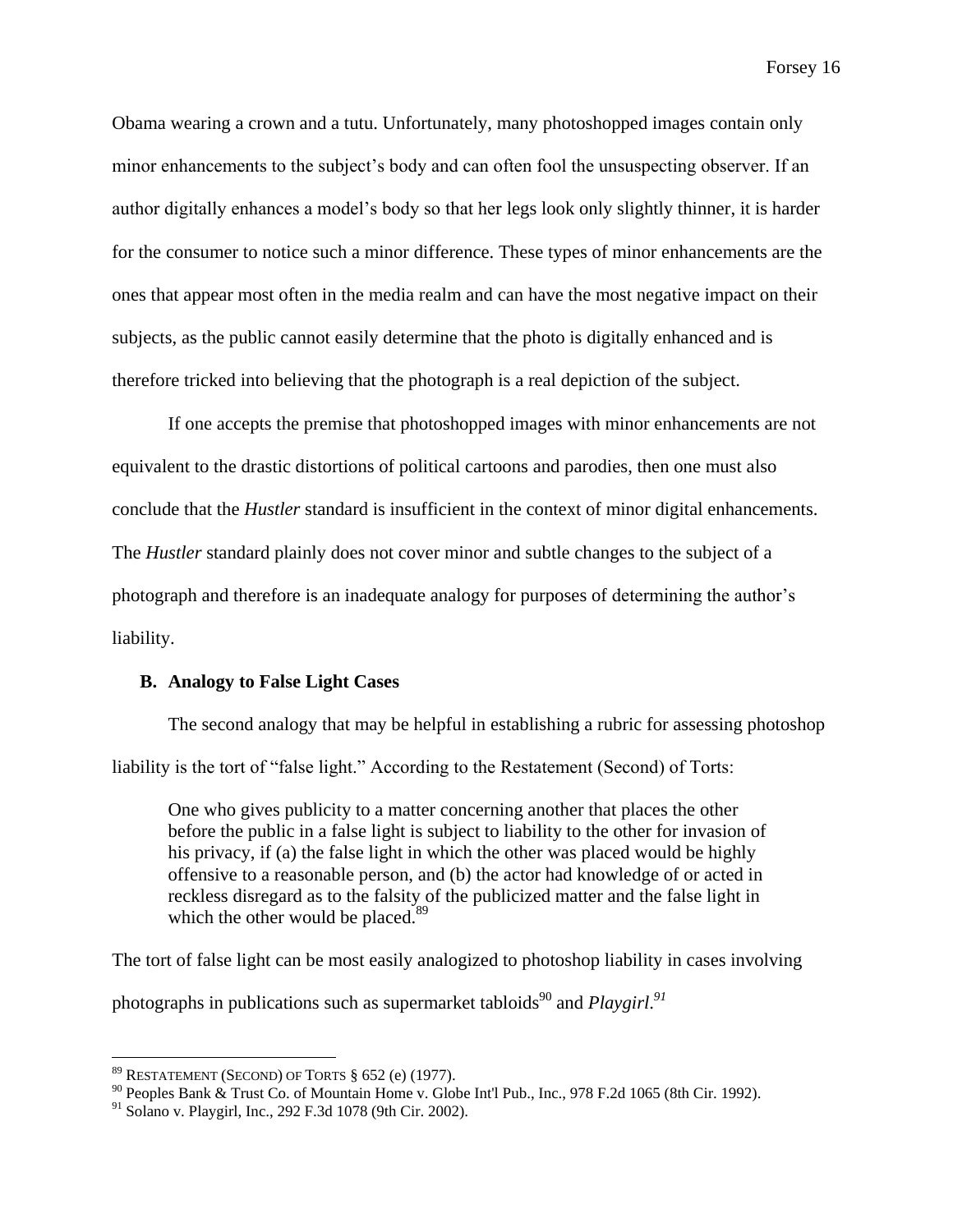# a. *Peoples Bank & Trust Co. of Mountain Home v. Globe Int'l Pub., Inc.*

In 1992, the Eighth Circuit decided a case involving the potential liability of Globe International, Inc. (hereinafter "Globe") for reusing a photograph of Nellie Mitchell that had been printed in the *National Examiner* and placing it next to a headline "about a 'granny forced to quit work because of pregnancy" in the supermarket tabloid *The Sun*. <sup>92</sup> Globe was the publisher of several tabloids, including the *National Examiner* and *The Sun*. <sup>93</sup> Initially, Globe's November 25, 1980 issue of the *National Examiner* contained an accurate photograph of Ms. Mitchell with an accompanying story.<sup>94</sup> On October 2, 1990, however, *The Sun* printed the same photograph of Ms. Mitchell.<sup>95</sup> This time, her photograph appeared next to a headline that read "Pregnancy forces granny to quit work at age 101."<sup>96</sup> The tabloid circulated throughout supermarkets in the county where Ms. Mitchell lived and worked.<sup>97</sup> Customers who stood in the checkout lines at these supermarkets could easily see Ms. Mitchell on the front cover next to this "pregnant granny" headline.<sup>98</sup> If a customer later picked up or purchased the tabloid, they could turn to the story on page eleven and see a "second photograph of [Ms.] Mitchell next to a fictitious story about a woman named 'Audrey Wiles,' living in Australia, who quit her paper route at the age of 101 because an extramarital affair with a millionaire client on her route had left her pregnant."<sup>99</sup> The October 1990 issue of *The Sun* was a "sell-out" where Ms. Mitchell lived and news spread that "Nellie Mitchell, 'the paper lady,' was featured in the offending edition of [*The*] *Sun*."<sup>100</sup>

 $\overline{a}$ 

<sup>95</sup> *Id.*

<sup>92</sup> *Peoples Bank*, 978 F.2d at 1067.

<sup>93</sup> *Id.*

<sup>94</sup> *Id.*

<sup>96</sup> *Id.* <sup>97</sup> *Id.*

<sup>98</sup> Peoples Bank & Trust Co. of Mountain Home v. Globe Int'l Pub., Inc., 978 F.2d 1065, 1067 (8th Cir. 1992). <sup>99</sup> *Id.*  $^{100}$  *Id.*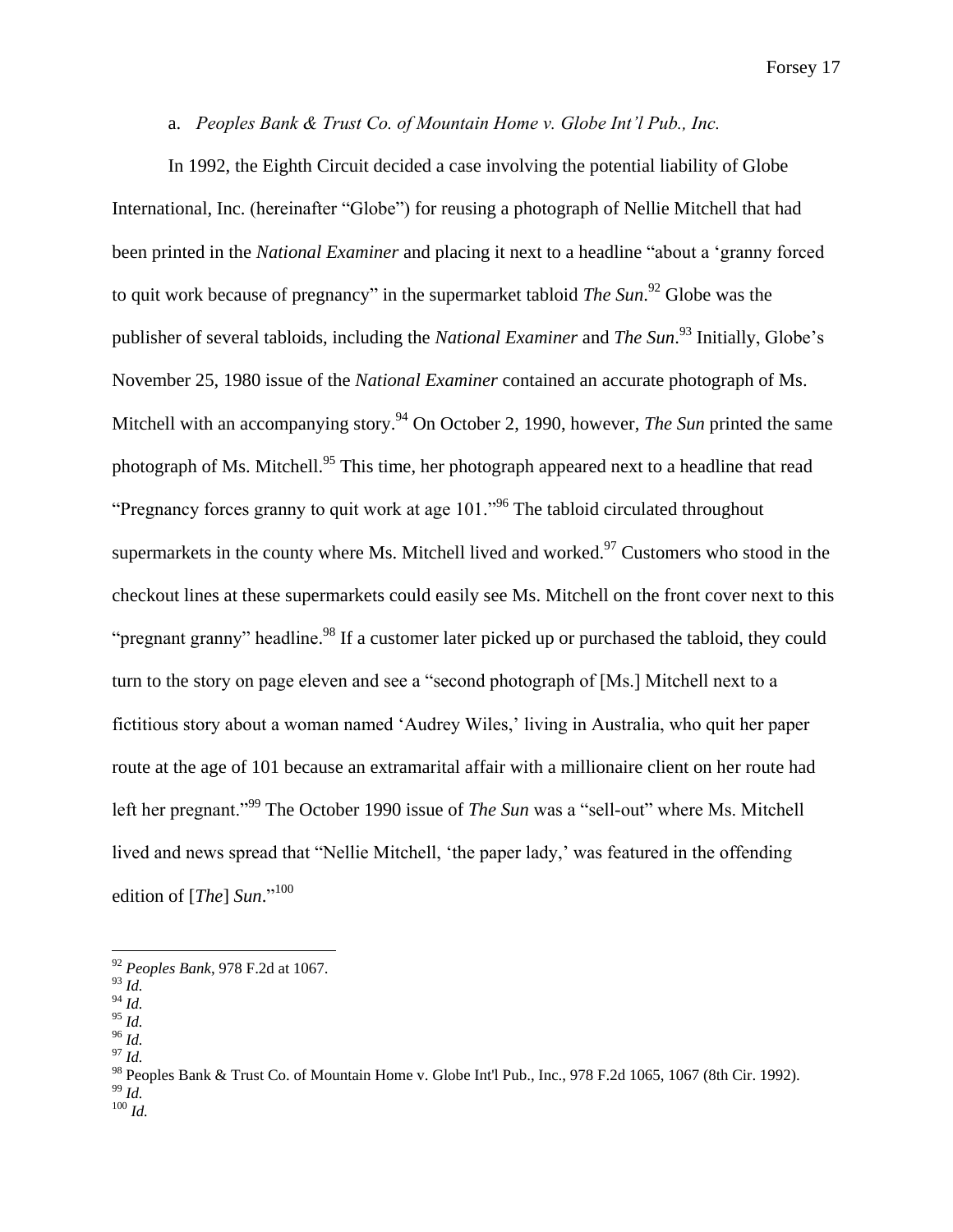Ms. Mitchell filed suit against Globe, initially only suing for libel.<sup>101</sup> After the case was removed to federal court, Peoples Bank and Trust Company of Mountain Home, as conservator of Ms. Mitchell's estate, was substituted as plaintiff and amended the complaint to include claims of "defamation, false light invasion of privacy, and outrage (intentional infliction of emotional distress).<sup>"102</sup> During the jury trial, the District Court gave the following instruction regarding false light invasion of privacy: "to prevail on this claim, the plaintiff has the burden of proving by clear and convincing evidence the following: one, that the false light in which she was placed by the publicity would be highly offensive to a reasonable person; and two, that the defendant acted with actual malice in publishing the statements at issue in this case."<sup>103</sup> The District Court further instructed that actual malice means that Globe "intended, or recklessly failed to anticipate, that readers would construe the publicized matter as conveying actual facts or events concerning Mrs. Mitchell" and therefore a finding of actual malice "requires a showing of more than mere negligence."<sup>104</sup>

The jury trial in the District Court returned a unanimous verdict for Ms. Mitchell and awarded her both compensatory and punitive damages for invasion of privacy and outrage.<sup>105</sup> Globe appealed the verdict, arguing that Ms. Mitchell could not "prevail as a matter of law" and that the evidence did not "support an invasion of privacy claim or the tort of outrage."<sup>106</sup> The thrust of Globe's argument was that the assertion of pregnancy could not "reasonably be believed, and therefore must render the whole story an obvious, non-actionable 'fiction.'"<sup>107</sup> The Eighth Circuit reasoned that every other aspect of the story, such as the "implication of sexual

 $\overline{a}$ <sup>101</sup> *Id.*

 $102 \overline{10}$ .

<sup>103</sup> *Id.* at 1068.

<sup>104</sup> Peoples Bank & Trust Co. of Mountain Home v. Globe Int'l Pub., Inc., 978 F.2d 1065, 1068 (8th Cir. 1992). <sup>105</sup> *Id.* at 1067.

<sup>106</sup> *Id.*

<sup>107</sup> *Id.* at 1069.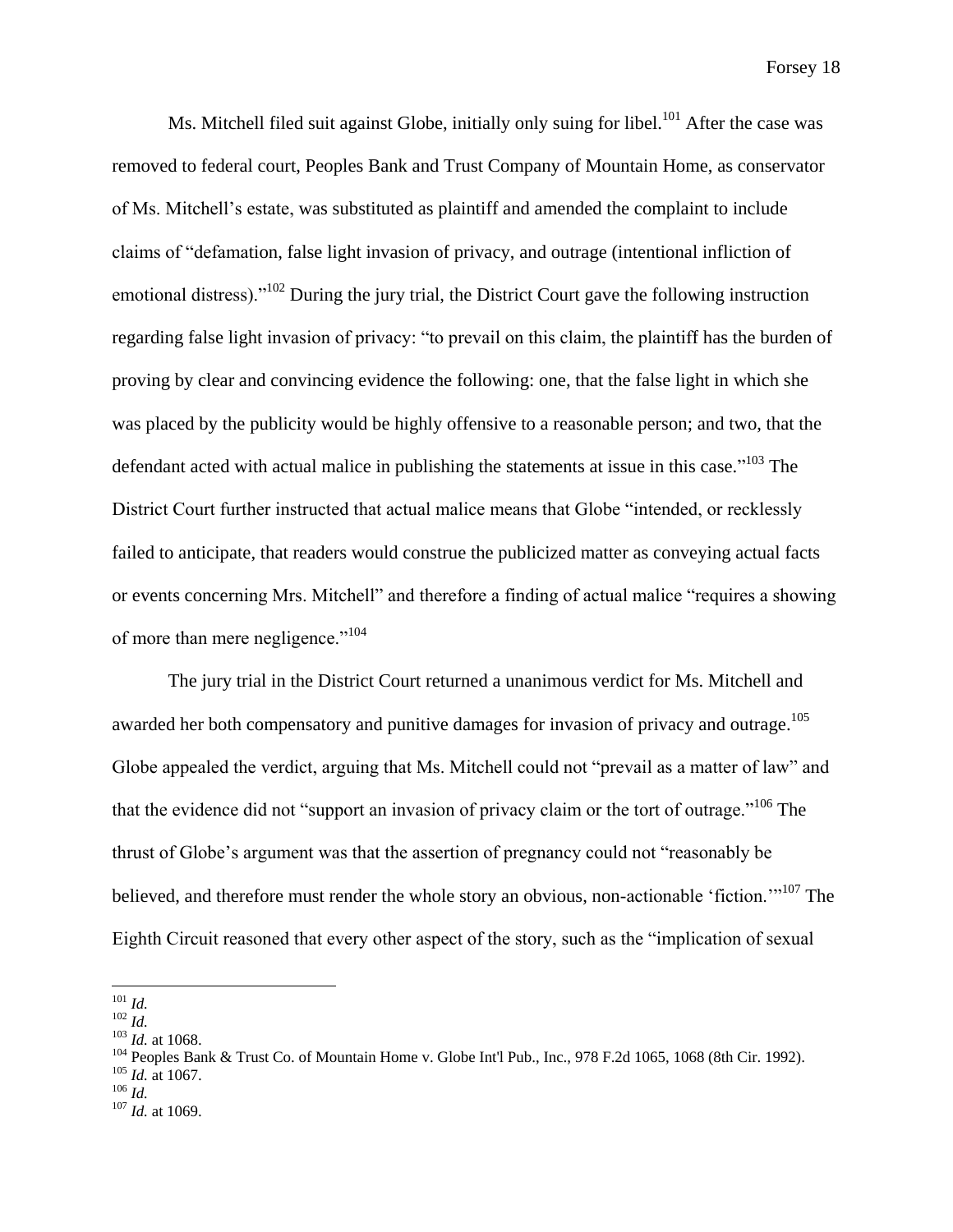impropriety and that [Ms.] Mitchell was quitting her life-long profession" were subject to reasonable belief.<sup>108</sup> Even the story about her pregnancy, which is a physical condition and not an opinion or metaphor, "could be proved either true or false."<sup>109</sup> Based on the foregoing, the court concluded that it could not say as "as a matter of law that readers could not reasonably have believed that the charged story portrayed actual facts or events concerning [Ms.] Mitchell."<sup>110</sup> Furthermore, in affirming the holding of the District Court, the Eighth Circuit held that its own analysis of the tabloid at issue led it to conclude that Globe did not "intend [*The*] *Sun* to be an obvious work of fiction at all, but rather [held] out the publication as factual and true."<sup>111</sup> The court ruled that Ms. Mitchell adequately met her burden on the claim of false light because she had proven that the false light she was portrayed in by the photograph would be highly offensive to a reasonable person and that Globe had acted with actual malice.

b. *Solano v. Playgirl, Inc.*

A Ninth Circuit case in 2002 analyzed the tort of false light against *Playgirl* magazine.<sup>112</sup> A tort committed by this type of publication could arguably cause more damage to a subject's reputation than a supermarket tabloid, as this magazine often "features sexually suggestive nude pictures of men."<sup>113</sup> In the January 1999 issue of *Playgirl* magazine, the cover photograph featured actor Jose Solano, Jr., best known for his role on the television program "Baywatch."<sup>114</sup> The cover photo showed Solano "shirtless and wearing his red lifeguard trunks, the uniform of

 $\overline{a}$ <sup>108</sup> *Id.*

<sup>109</sup> *Id.*

<sup>110</sup> Peoples Bank & Trust Co. of Mountain Home v. Globe Int'l Pub., Inc*.*, 978 F.2d 1065, 1069 (8th Cir. 1992). <sup>111</sup> *Id.*

<sup>112</sup> Solano v. Playgirl, Inc., 292 F.3d 1078 (9th Cir. 2002).

<sup>113</sup> *Id.* at 1082.

<sup>114</sup> *Id.* at 1080.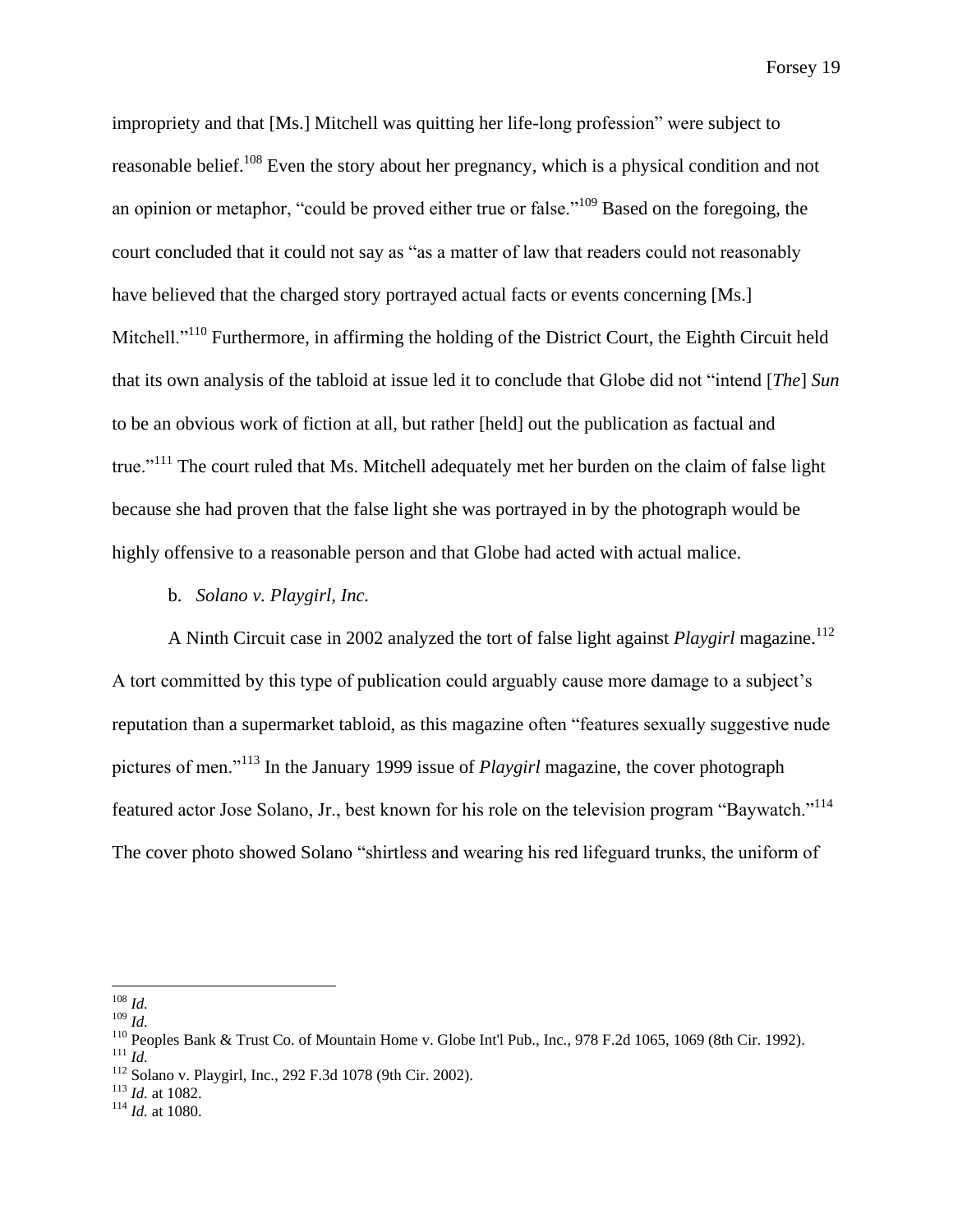his 'Baywatch' character, under a heading reading: 'TV Guys. PRIMETIME'S SEXY YOUNG STARS EXPOSED.'"<sup>115</sup> Below is a copy of the January 1999 cover photo:



Despite the photograph and headlines on the front cover, Solano did not pose for this magazine and had never given an interview.<sup>117</sup> His sole appearance inside the magazine was on page 21, where he appeared fully-clothed along with a short profile of his acting career; however, the *Playgirl* issues were displayed on newsstands "packaged in plastic wrap to prevent potential customers from flipping through the pages to view the magazine's contents."<sup>118</sup> This effectively prevented consumers who did not wish to purchase the entire publication from seeing anything other than the suggestive front cover. *Playgirl* has a reputation for appealing to its female readers by featuring nude photographs of men "in various poses emphasizing their genitalia, including some showing them engaged in simulated sex acts," although the magazine does also contain

 $\overline{a}$ <sup>115</sup> *Id.*

<sup>116</sup> *Id.* at 1090.

<sup>117</sup> *Id.* at 1080-1081.

<sup>118</sup> Solano v. Playgirl, Inc., 292 F.3d 1078, 1081 (9th Cir. 2002).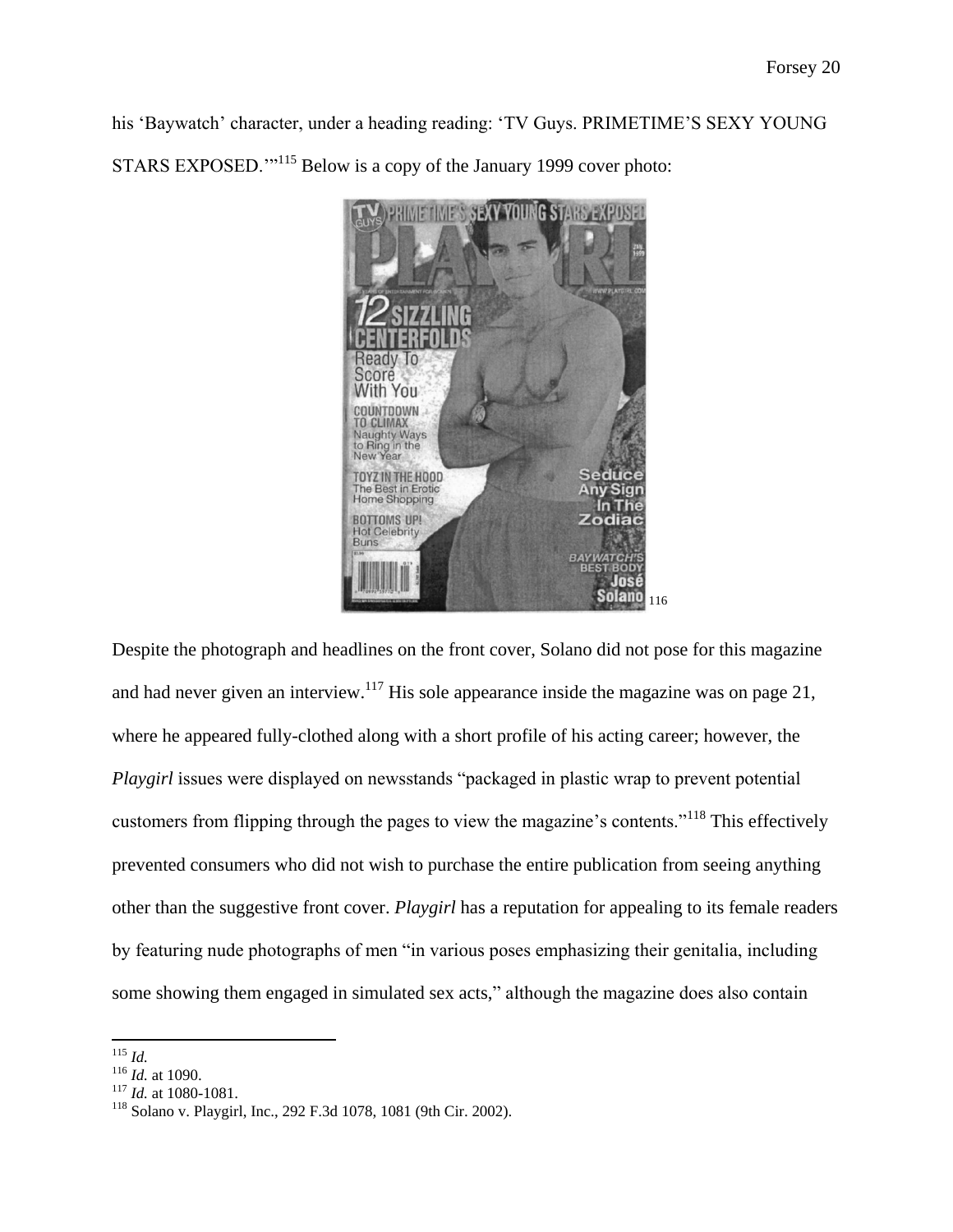some minimum writing in the form of editorials.<sup>119</sup> Inevitably, Solano's photograph on the cover of this magazine caused him humiliation and embarrassment in his workplace, as consumers who had only viewed the front cover assumed he posed naked for the issue.<sup>120</sup> In his suit in District Court, he sued *Playgirl* under the tort of false light, alleging that it had "deliberately created the false impression that he [posed nude], making it appear he was willing to degrade himself and endorse such a magazine."<sup>121</sup>

Initially, the District Court granted *Playgirl* summary judgment, finding that Solano had failed "to establish that *Playgirl* created a false impression about what readers would actually see of Solano inside the magazine or in any event that it had acted knowingly or recklessly in doing so."<sup>122</sup> Solano appealed this decision to the Ninth Circuit.<sup>123</sup> In evaluating whether *Playgirl* should prevail on summary judgment, the court first determined that in order to prevail on his false light claim under California law or common law, Solano must show that: "(1) *Playgirl* disclosed to one or more persons information about or concerning Solano that was presented as factual but that was actually false or created a false impression about him; (2) the information was understood by one or more persons to whom it was disclosed as stating or implying something highly offensive that would have a tendency to injure Solano's reputation; (3) by clear and convincing evidence, *Playgirl* acted with constitutional malice; and (4) Solano was damaged by the disclosure."<sup>124</sup>

The Ninth Circuit reviewed the grant of summary judgment de novo in order to "determine, viewing the evidence in the light most favorable to the nonmoving party, whether

<sup>122</sup> *Id.* at 1081.

<sup>119</sup> *Id.* at 1090.

 $120$  *Id.* at 1081.

 $121$  *Id.* at 1080-1081.

<sup>123</sup> *Id.*

<sup>124</sup> Solano v. Playgirl, Inc., 292 F.3d 1078, 1082 (9th Cir. 2002).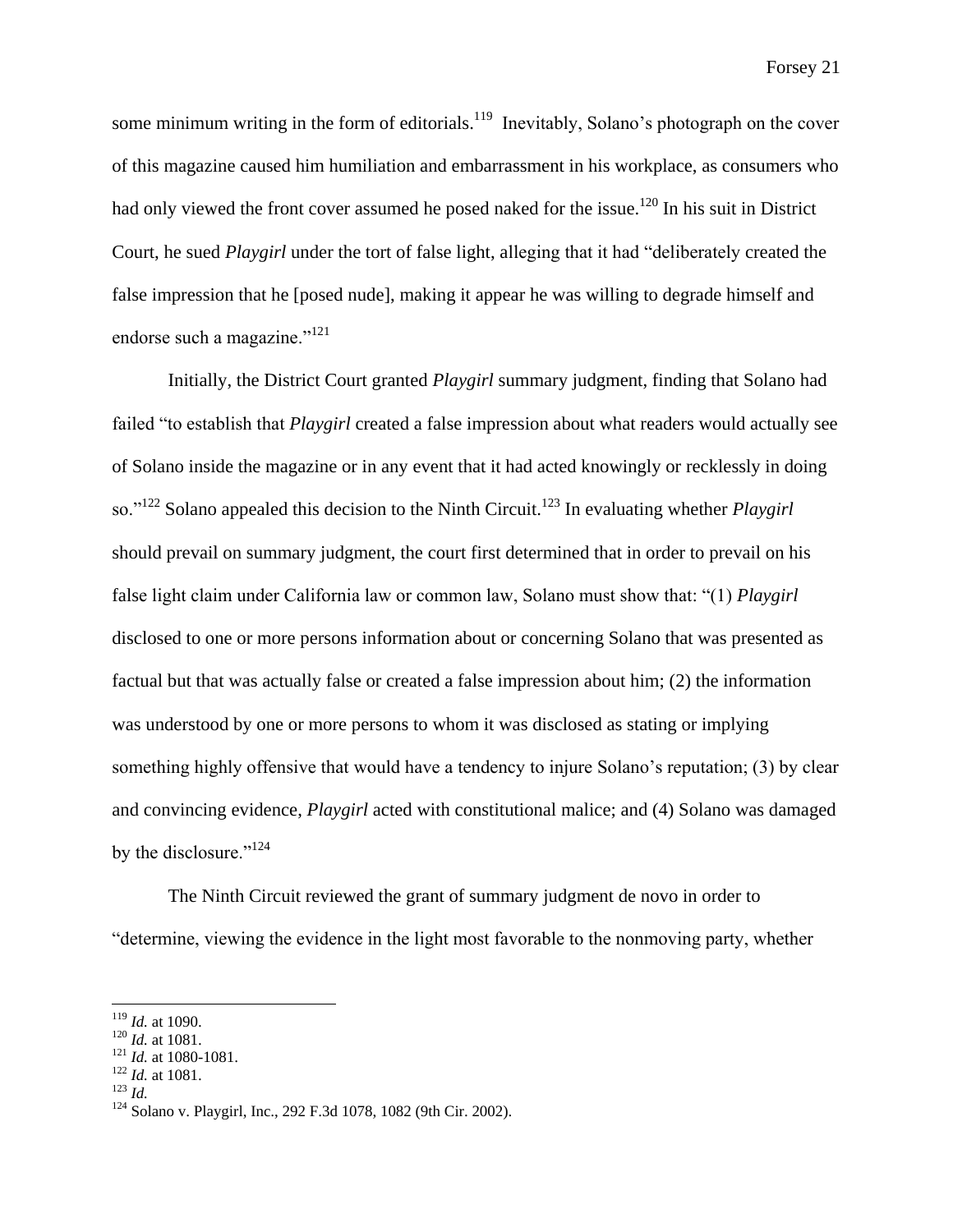any genuine issues of material fact [existed]."<sup>125</sup> The court first analyzed whether Solano met his burden of establishing a genuine issue as to whether the cover photo created a false impression of him.<sup>126</sup> The court indicated that it is "well-established that '[a] defendant is liable for what is insinuated as well as for what is stated explicitly.'"<sup>127</sup> By placing Solano on the cover of a magazine known for posing men in sexually provocative ways, one could reasonably believe that *Playgirl* was making an insinuation about what readers would see inside the magazine.<sup>128</sup> In support of this contention, the court looked to another case involving *Hustler*, where an actress "asserted a false light claim based on *Hustler* magazine's insinuation that she was the kind of person to pose nude for *Hustler*: 'To be depicted as *voluntarily* associated with such a sheet . . . is unquestionably degrading to a normal person..."<sup>129</sup> Therefore, Solano met his burden of establishing that the cover photo created a false impression of him.

Along with establishing that a false impression was created, Solano, as a public figure, also had to meet his burden with regard to "actual malice" in order to withstand summary judgment. To prevail on a claim of false light as a public figure, Solano must establish by clear and convincing evidence that *Playgirl* acted with actual malice: that is, the magazine knowingly or recklessly created the false impression.<sup>130</sup>. Generally, a plaintiff's failure "to set forth specific facts showing such malice is a proper ground for summary judgment."<sup>131</sup> In analyzing the facts in the light most favorable to Solano, however, the court found that Solano raised a genuine issue as to "whether *Playgirl*'s editorial staff produced the January 1999 cover knowing, or with reckless disregard for whether, Solano's bare-chested photograph and various suggestive

 $\overline{a}$ 

<sup>128</sup> *Id.*

<sup>125</sup> *Id.*

 $\frac{126}{126}$  *Id.* at 1082-1084.

<sup>127</sup> *Id.* at 1083 (quoting O'Connor v. McGraw-Hill, 159 Cal.App.3d 478 (1984)).

<sup>129</sup> *Id.* (quoting Douglas v. Hustler Magazine, 769 F.2d 1128, 1136 (7th Cir. 1985)).

<sup>&</sup>lt;sup>130</sup> Solano v. Playgirl, Inc., 292 F.3d 1078, 1087 (9th Cir. 2002). This is the third element necessary to establish a claim for false light, and is most often called the constitutional requirement of actual malice. *Id.* <sup>131</sup> *Id.* at 1084.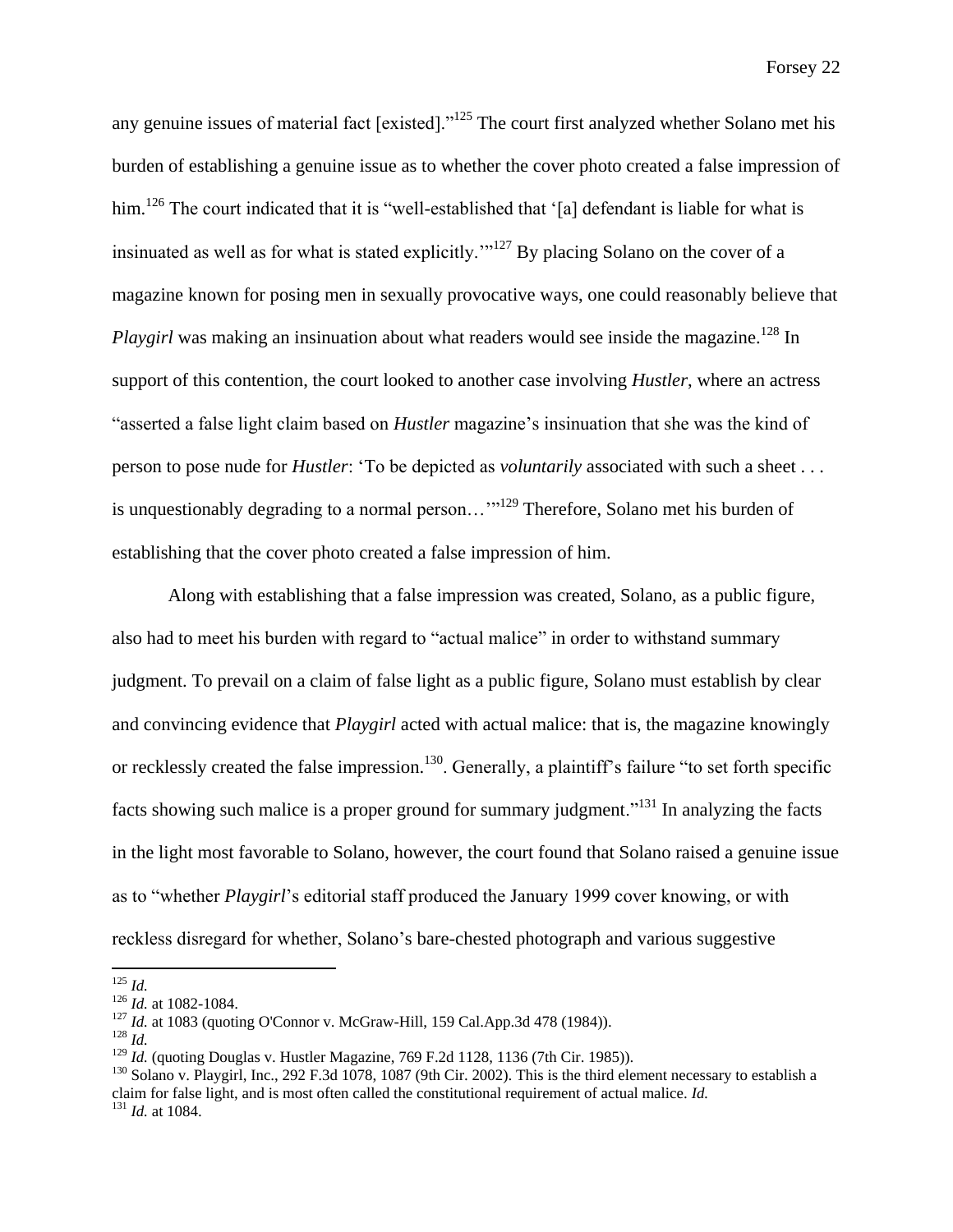headlines would falsely imply that he voluntarily posed for and appeared nude inside the magazine."<sup>132</sup> The court reversed the District Court's holding and remanded for trial, as it felt Solano had "provided sufficient evidence to create triable issues of fact for the jury on the elements of each of his causes of action."<sup>133</sup>

c. False Light as Analogy to Photoshopped Images

The branch of privacy law that Ms. Mitchell and actor Jose Solano, Jr. sued under involves the right of an individual to be free from publicity which places him or her in a false light in the public eye.<sup>134</sup> As stated previously, the Restatement (Second) of Torts provides that the two main common law elements of false light are that the false light would be highly offensive to a reasonable person and the author had knowledge of or acted in reckless disregard as to the falsity of the publicized matter. $135$ 

In order to make an analogy between false light publications and photoshopped images, we must again look at the spectrum of photoshop. On one end of the spectrum, the one with digitally altered photographs of President Obama wearing a tutu, this obvious distortion of the President's features would be an extreme example of portraying a subject in a false light. The false light portrayed in such photographs could potentially be offensive to the reasonable person, and the authors generally acted with knowledge of or reckless disregard as to the photograph's falsity.

On the other end of the spectrum, a photoshopped image could be one like the NatureLux Mousse mascara ad that CoverGirl ran featuring pop singer Taylor Swift.<sup>136</sup> In the ad, digital

 $\overline{a}$ <sup>132</sup> *Id.* at 1087.

<sup>133</sup> *Id.* at 1081.

<sup>134</sup> Braun v. Flynt, 726 F.2d 245, 252 (5th Cir. 1984).

 $135$  RESTATEMENT (SECOND) OF TORTS  $\S$  652 (e) (1977).

<sup>136</sup> Maura Judkis, *Photoshop catastrophes: The year in review*, WASHINGTON POST, Dec. 27, 2011, http://www.washingtonpost.com/blogs/arts-post/post/photoshop-catastrophes-the-year-inreview/2011/12/27/gIQAb7XqKP\_blog.html.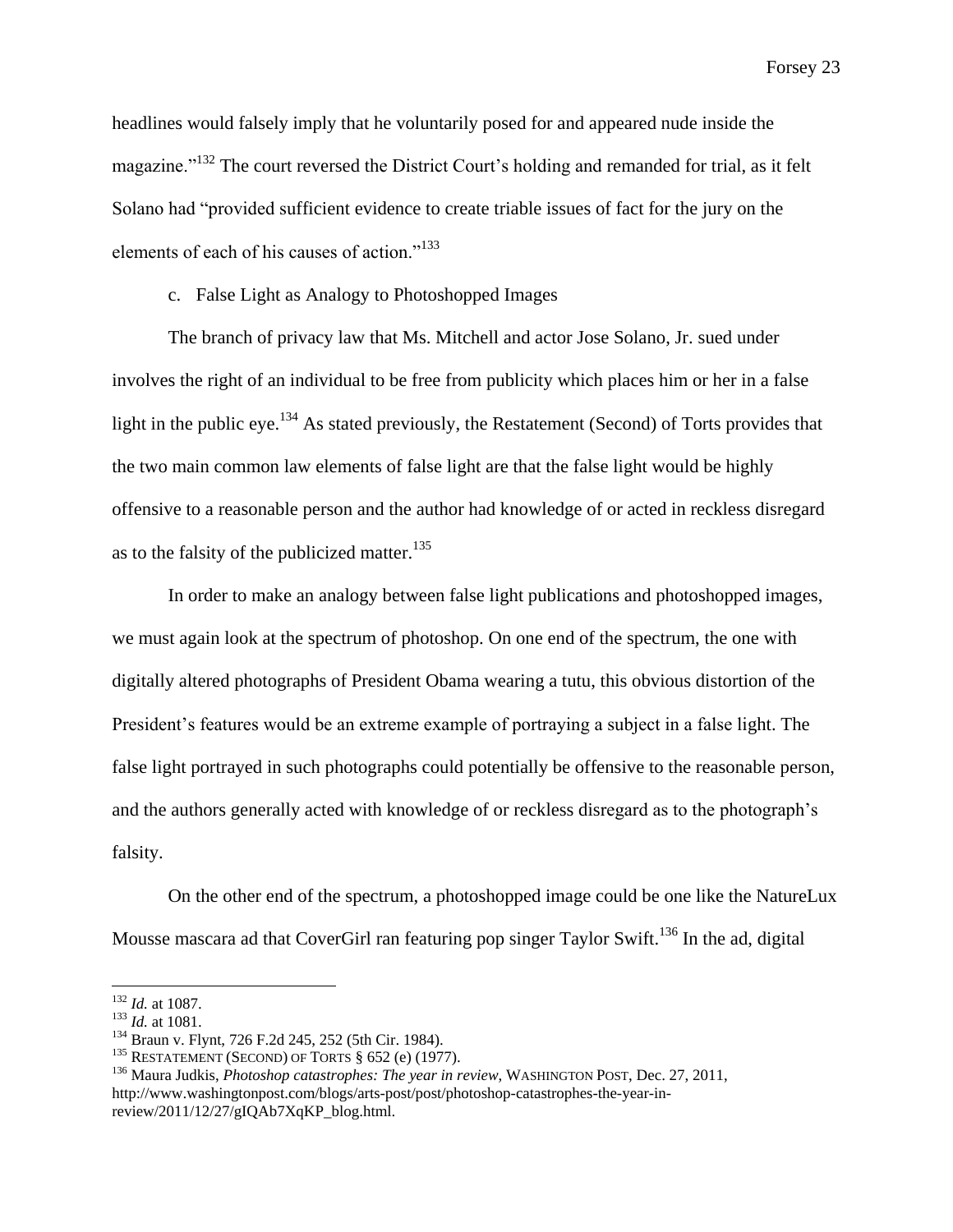enhancements to the photograph made Swift's eyelashes look longer than they actually are.<sup>137</sup> Following a complaint from the National Advertising Division ("NAD") of the Council of Better Business Bureaus, CoverGirl was forced to pull the ad.<sup>138</sup> According to a watchdog group, "Swift's eyelashes were enhanced in post-production so much that the ad became misleading."<sup>139</sup> Furthermore, NAD questioned whether the ad "implied that the fullness of Swift's lashes, which were enhanced digitally, could really be achieved with the product."<sup>140</sup> Following the removal of this ad, CoverGirl also "discontinued its claim that the product made users' lashes two times fuller than bare lashes and was 20 percent lighter than other mascara." At this end of the spectrum, with enhancements that add fullness to a model's eyelashes, it is difficult to make the case that a subject such as Taylor Swift could challenge the enhancements under the tort of false light. Although it may be possible to achieve the actual malice standard if the publisher knew they were making such blatant changes, it would nevertheless be difficult for the subject to prove the second element of the tort: that the false light would be highly offensive to a reasonable person. Furthermore, it might be difficult for Taylor Swift to measure the damage to her reputation for being portraying with unnaturally long eyelashes. CoverGirl's use of photoshop is not easily analogized with the magazine covers in *Peoples Bank* and *Solano*.

Based on the foregoing, it appears that the tort of false light invasion of privacy is still an inadequate analogy when one is attempting to develop a standard for liability based on photoshop enhancement. False light is best used when a photograph is used to make a celebrity appear as if he is posing nude inside of a magazine or an older woman has quit her job due to

 $\overline{a}$ <sup>137</sup> *Id.*

 $^{138}$  *Id.* 

<sup>139</sup> *Id.*

<sup>&</sup>lt;sup>140</sup> Sarah Anne Hughes, *CoverGirl ad featuring Taylor Swift nixed over 'enhanced' eyelashes*, THE WASHINGTON POST, Dec. 22, 2011, http://www.washingtonpost.com/blogs/celebritology/post/covergirl-ad-featuring-taylor-swiftnixed-over-enhanced-eyelashes/2011/12/22/gIQAEIlgBP\_blog.html.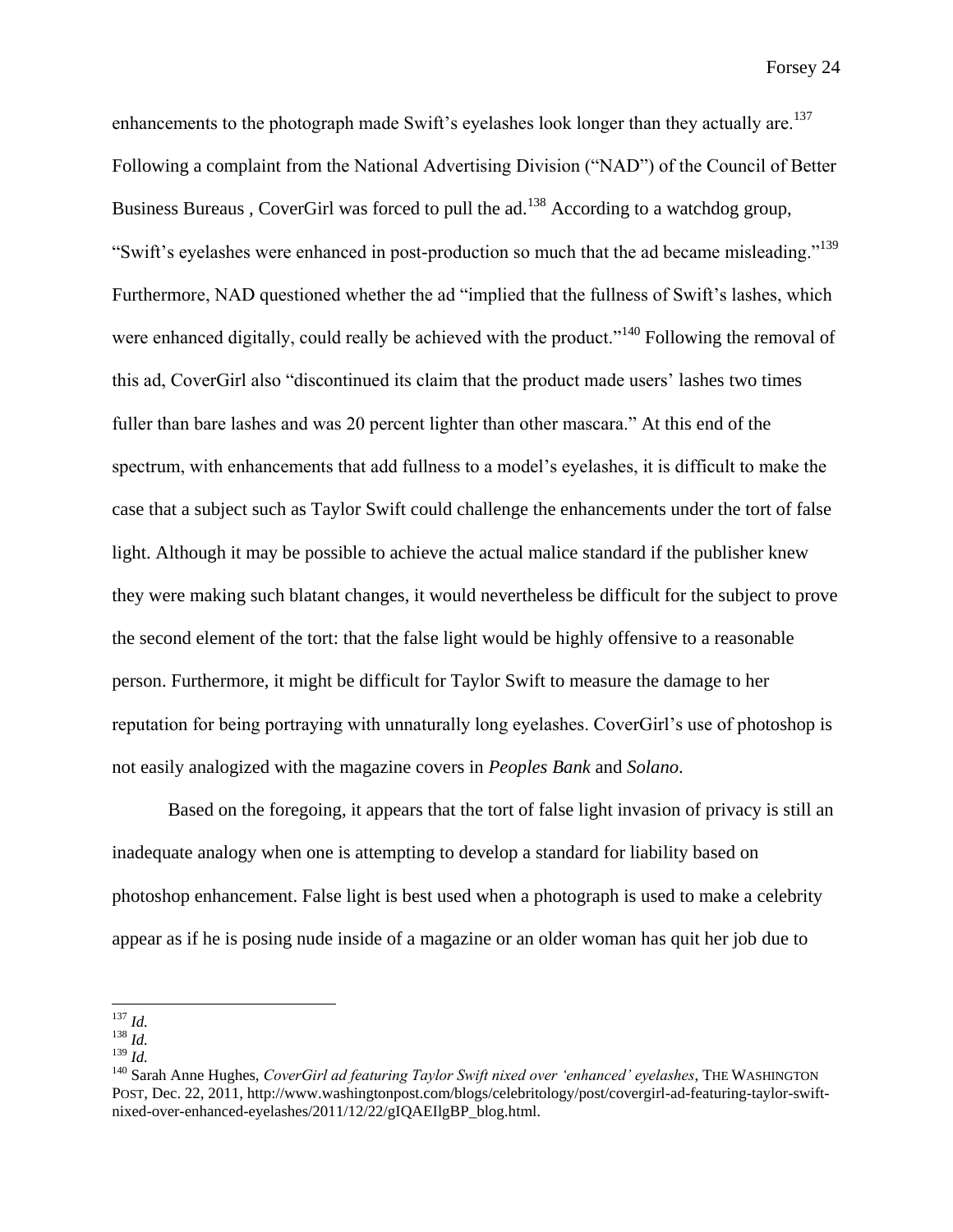pregnancy. These are manipulations to photographs which could potentially offend and humiliate the reasonable person. The tort of false light does not, however, get to the type of invasion of privacy where the photograph is not actually a "false light," but is rather a minimal alteration that could still cause harm to the subject. Because false light does not cover the most common way we see photoshopped images being used, it is not a sufficient enough analogy when establishing a rubric for photoshop liability.

# **C. Invasion of Privacy: Public v. Private Figures**

A third analogy that could potentially help government and the courts develop a workable standard for photoshop liability comes from the landmark U.S. Supreme Court decision *New York Times Co. v. Sullivan*. <sup>141</sup> This case involved a full page advertisement in the *New York Times* newspaper, which alleged that "Martin Luther King Jr.'s arrest for perjury was part of a campaign to hinder King's efforts to 'integrate public facilities and encourage blacks to vote."<sup>142</sup> The city commissioner of Montgomery, Alabama, L.B. Sullivan, filed a lawsuit and initially won a judgment under Alabama law.<sup>143</sup> When the case went to the Supreme Court, however, the justices held that the Alabama law failed to provide adequate safeguards for the First Amendment right to freedom of speech and press.<sup>144</sup> This meant that Commissioner Sullivan was prohibited from recovering as a public official "unless the public official proved the statement was made with actual malice."<sup>145</sup>

By setting the *New York Times v. Sullivan* standard, the Court was attempting to establish a threshold which plaintiffs, as public officials, must meet in order to successfully sue "news

<sup>&</sup>lt;sup>141</sup> 376 U.S. 254 (1964).

<sup>142</sup> *Id.* at 256.

<sup>143</sup> *Id.* <sup>144</sup> *Id.*

 $145$  *Id.* at 280.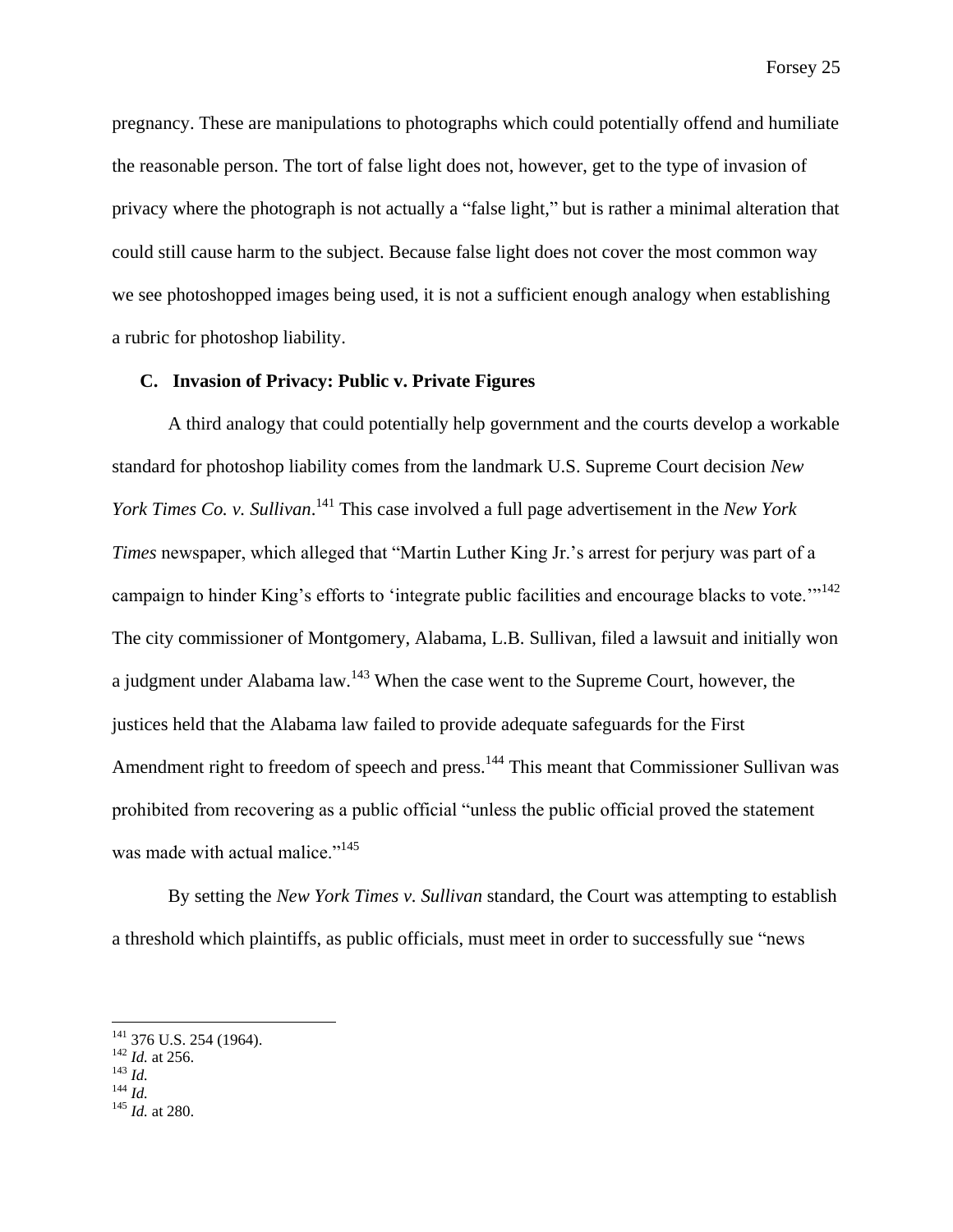reporting establishments" for defamation.<sup>146</sup> The Court was not intending to give special rights to the news media, but instead wanted to set a high standard for recovery when the plaintiff is already in the public spotlight. Later, in *Gertz v. Robert Welch, Inc.*, the court extended the *New York Times* standard to include public figures and defined a "public figure" as an individual who achieves general fame or notoriety in the community.<sup>147</sup> In *Gertz*, an article was published about an attorney who had defended a child's family in a civil action after a police officer killed the child.<sup>148</sup> The article labeled the attorney as a "Leninist" and a "Communist-fronter."<sup>149</sup> After the attorney filed a libel suit against the reporter, the Court held that the attorney was not a public figure, as he plainly did not "thrust himself into the vortex of this public issue," and he therefore did not have to prove that the article was written with actual malice in order to establish the reporter's liability.<sup>150</sup> The *Gertz* decision placed the same high burden for recovery on public figures as *New York Times v. Sullivan* had placed on public officials.<sup>151</sup>

*New York Times v. Sullivan* and *Gertz v. Robert Welch, Inc.* both involved libel cases in the printed media<sup>152</sup>, but their common ideal of applying a heightened standard when media outlets are sued by a public figure can be seen in the area of photoshop as well. For example, actor Jake Gyllenhaal claimed in May 2011 that a photograph that had swept across the internet was a violation of his privacy rights.<sup>153</sup> The image attempted to show the actor stretching in his

<sup>146</sup> Cameron Danly, *Paparazzi and the Search for Federal Legislation*, 38 W. ST. U. L. REV. 161, 169 (2011). <sup>147</sup> 418 U.S. 323 (1974).

<sup>148</sup> *Id*. at 325-326.

<sup>149</sup> *Id.* at 326.

<sup>150</sup> *Id.* at 352.

<sup>151</sup> Danly, *supra* note 146, at 169.

<sup>&</sup>lt;sup>152</sup> This Note goes back and forth between the terms "libel" and "defamation." This is because libel is a written form of defamation. The definition of libel is to "defame (someone) in a permanent medium, esp. in writing." BLACK'S LAW DICTIONARY  $(9<sup>th</sup>$  ed. 2009).

<sup>153</sup> Eriq Gardner, *Actor's lawyer demands websites take down "fake" image*, HOLLYWOOD REPORTER, May 19, 2011, http://www.hollywoodreporter.com/thr-esq/jake-gyllenhaal-claims-defamation-by-190274.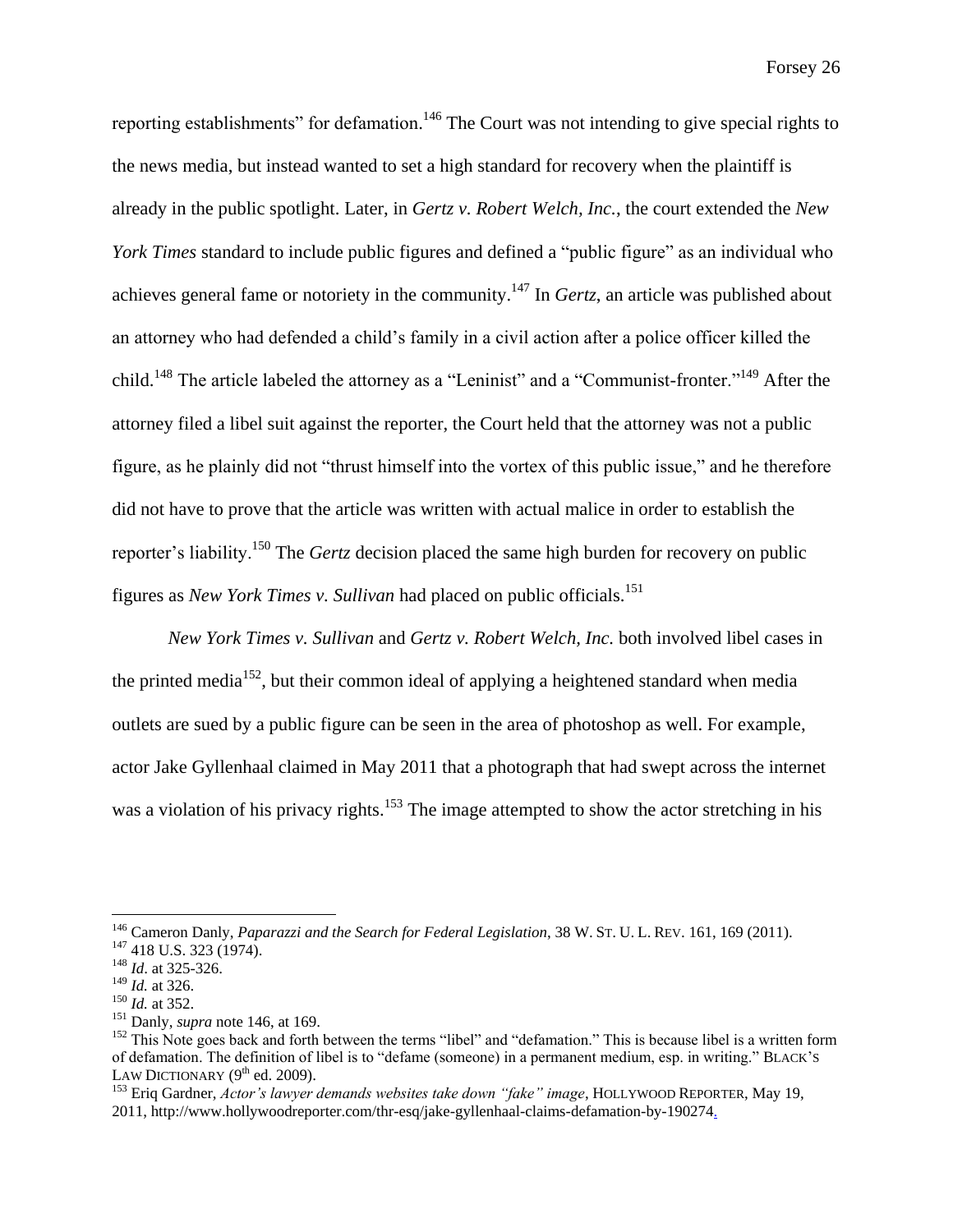"tighty-whitey underwear," but was actually only Gyllenhaal's face on another man's body.<sup>154</sup> In the photo, Gyllenhaal was posed in an attempt to resemble "an album cover pose of singer Grace Jones."<sup>155</sup> Gyllenhaal's lawyers at the Los Angeles firm Bloom Hergott claimed that "'as anyone could tell from a cursory examination, this is a fake picture, in which our client's head has been pasted on the body of another person."<sup>156</sup> They alleged, however, that the photo "violate[d] the actor's legal rights by 'portraying him in a false light [and] violating his right of publicity."<sup>157</sup> Gyllenhaal has so far been unsuccessful in litigating this claim, as some viewers do not even believe the image is fake.<sup>158</sup> In addition, it would be hard for him to make a defamation claim and prove that the image truly damages his reputation.

Demi Moore found herself in the exact opposite situation in 2010 when she landed on the cover of the December Issue of *W* magazine, seen below:



<sup>159</sup> *Demi Moore's Hip Photoshopped For W Cover? She Says NO!*, HUFFINGTON POST, March 18, 2010, http://www.huffingtonpost.com/2009/11/19/demi-moores-hip-photoshop\_n\_364469.html.

 $\overline{a}$ <sup>154</sup> *Id*.

 $155$   $\frac{1}{10}$ .

<sup>156</sup> *Id.*

<sup>157</sup> *Id.*

<sup>&</sup>lt;sup>158</sup> *Id.* "At least one photo expert believes the image is a fake, so perhaps Gyllenhaal isn't stretching. No, maybe just his lawyers." *Id.*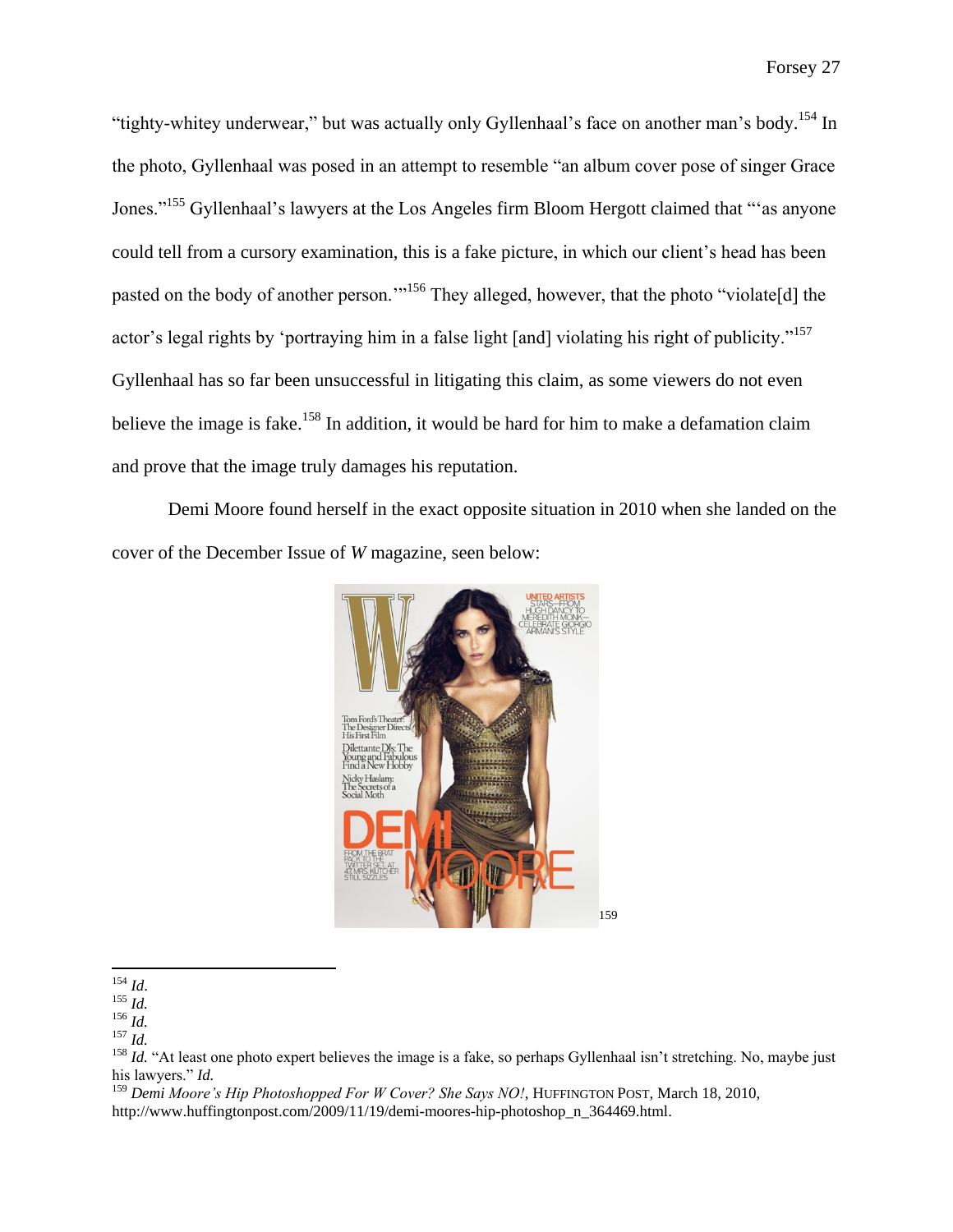In this photograph, it appears that Moore is "impossibly thin," as there seems to be a "chunk" missing from her left hip where you'd expect a more contiguous line would connect hip to thigh beneath that pelvic drapery."<sup>160</sup> A spokesperson with the magazine claimed that the publishers "did not do anything unusual or out of the ordinary on Demi Moore for the photo on the cover of [*W*]. Demi is an extraordinary, beautiful woman and we feel our cover reflects that."<sup>161</sup> Furthermore, Moore also denied that she fell "victim to a botched Photoshop job."<sup>162</sup> She took to Twitter with an "original image" that matches the cover page photo and stated: "Here is the original image people my hips were not touched don't let these people bullshit you!"<sup>163</sup> Later, she told reporters that what bothered her about the controversy "wasn't that people were saying it was retouched, it was that they were saying [her] hip was so badly botched because a hunk of it was taken out."<sup>164</sup> She admitted to calling the photographers, who reassured her that they did not photoshop anything on her hip, thigh, or waist.<sup>165</sup> Although she knew that the image had not been photoshopped, Moore "tasked attorney Marty Singer to tame a blogger who had the nerve to suggest that a little Photoshopping on December's W cover made her look like 'she had some sort of weird car accident that left a wedge of meat missing."<sup>166</sup>

By reviewing the struggles that these two celebrities have had with their likeness being photoshopped (or images that appear to be photoshopped even if they have not been), it is clear that a workable standard must be established to determine photoshop liability. Unfortunately, however, celebrities do not appear to be having much success bringing libel claims against the

 $\overline{a}$ <sup>160</sup> *Id.*

<sup>161</sup> *Id.*

<sup>162</sup> *Id.*

<sup>163</sup> *Id.*

<sup>164</sup> *Demi Moore in Harper's Bazaar: Talks Photoshop Dispute, Insta-Love with Ashton*, HUFFINGTON POST, May 17, 2010, http://www.huffingtonpost.com/2010/03/17/demi-moore-in-harpers-baz\_n\_502510.html. <sup>165</sup> *Id.*

<sup>&</sup>lt;sup>166</sup> Eriq Gardner, *Marty Singer demands blogger stop being mean to Demi Moore*, HOLLYWOOD REPORTER, Dec. 21, 2009, http://www.hollywoodreporter.com/blogs/thr-esq/marty-singer-demands-blogger-stop-63560.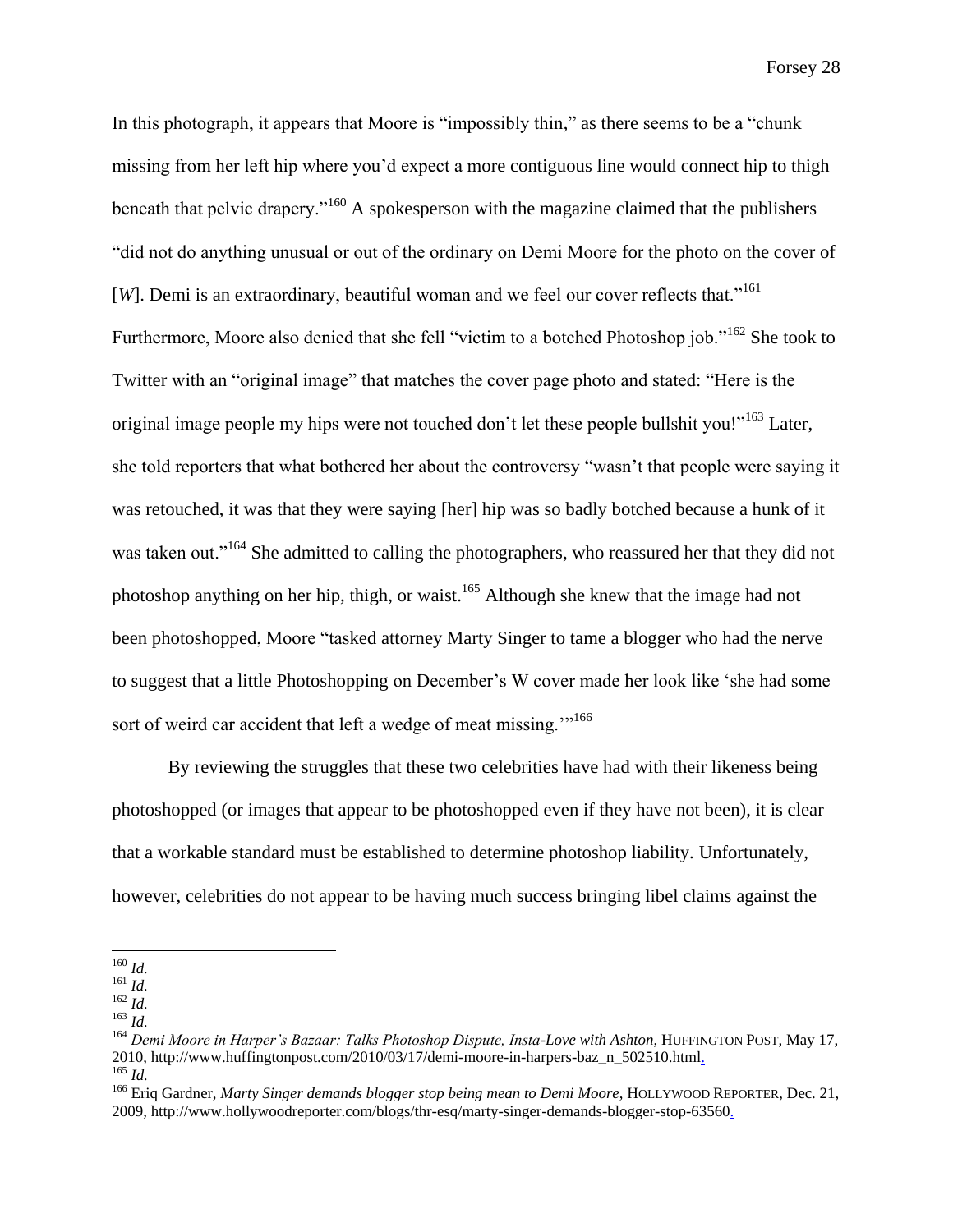authors of such photoshopped images, as they know they would have a difficult time meeting the *New York Times* actual malice standard. At the time that the Supreme Court introduced this heightened standard in the 1960s, it was meant for defamation that appeared in words in newspapers. Technology has drastically changed over the past fifty years and content that could potentially be defamatory now appears in photographs rather than in printed words. In addition, the public is now given much more access to news coverage and therefore there is a greater potential that these photoshopped images are reaching a wider audience and causing more damage to the subject's reputation. Due to these immense changes, the Supreme Court needs to revisited the heightened *New York Times* actual malice standard to determine whether it should be applied not only to defamation through the printed word, but also defamation through photoshopped images.

# **D. Georgia's Legislative Response**

The final analogy that can be used to establish a rubric for photoshop liability is not based on caselaw or torts, but rather is based on a legislative response to the changing world of digital enhancements. Initially, a bill by Georgia state legislators that would criminalize lewd image alterations was introduced "in response to a teenage girl falling victim to obscene photoshopping."<sup>167</sup> The legislation is House Bill 39 and was originally proposed one year ago by Representative Earnest Smith.<sup>168</sup> The bill died without advancing, but once Representative Smith and co-sponsor Pam Dickerson were "targeted by online pranksters," they decided to re-file the bill.<sup>169</sup> If this current bill is passed, the state "could fine creators of offensive images \$1,000

<sup>167</sup> Tiffany Madison, *Photoshop under fire: Legislator moves to outlaw lewd Photoshop images*, WASHINGTON TIMES COMMUNITIES, Feb. 21, 2013, http://communities.washingtontimes.com/neighborhood/citizenwarrior/2013/feb/21/photoshop-under-fire-legislator-moves-outlaw-lewd-/.

<sup>&</sup>lt;sup>168</sup> Barnini Chakraborty, *Georgia pol wants to make lewd photoshopping a crime after being mocked in porn star pic*, FOXNEWS.COM, http://www.foxnews.com/politics/2013/02/13/georgia-lawmaker-wants-to-makephotoshopping-picture-crime/.

<sup>169</sup> Madison, *supra* note 167.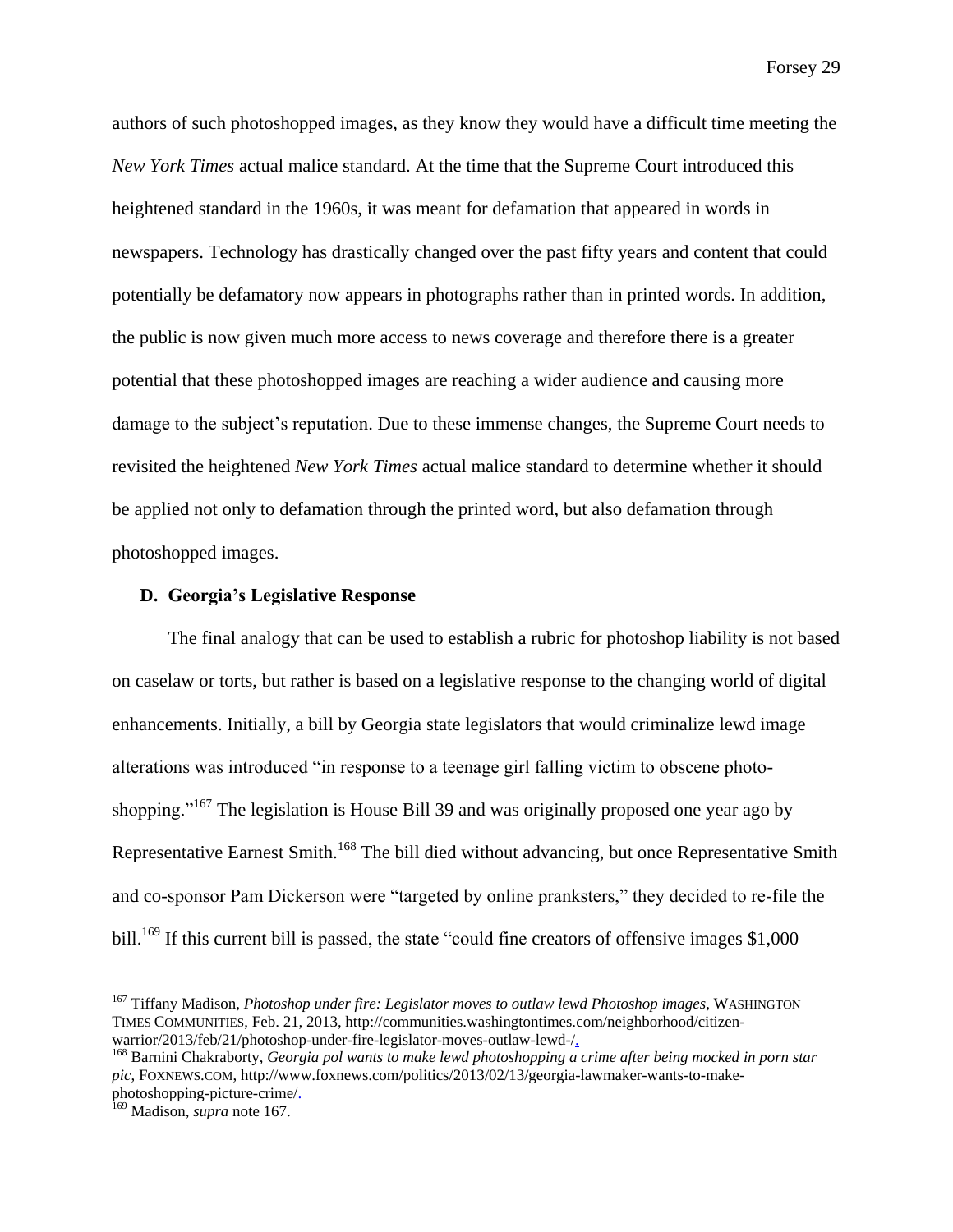and/or impose a 12-month jail sentence for 'defamation when he or she causes an unknowing person wrongfully to be identified as the person in an obscene depiction."<sup>170</sup>

The lewd image of Representative Smith that prompted his renewed efforts to get HB 39 passed featured his head "digitally imposed on a nude man's body."<sup>171</sup> This photoshopped image was created by a blogger "who used the image to mock Smith."<sup>172</sup> The blogger, Andre Walker, publicly responded to Smith's legislative move by stating: "I would simply remind Representative Smith that he's a public figure, and just like someone had the protected right to depict former President George W. Bush as a monkey, I have the protected right to Photoshop the head of any elected official onto the body of anything I chose."<sup>173</sup> He went on to dispute the bill on First Amendment grounds, arguing:

'The First Amendment . . . protects all forms of speech, not just [the] spoken word. That's why House Bill 39 is so asinine. It attempts to regulate speech and I doubt it would stand up in a court of law. Rep. Smith needs to grow some thick skin if he's going to be an elected official. Trust me when I say the altered photograph shown above was not the worst I could have done.<sup>174</sup>

In addition, internet bloggers, First Amendment advocates, and even Representative Smith's hometown have all chastised his move against satire.<sup>175</sup> For example, Tom Knighton of the Libertarian Party of George explained that what Representative Smith is seeking to do "is criminalize speech that does nothing more than criticize those in power." Furthermore, an editor for the Augusta Chronicle published the statement: "It's mind-boggling to think that people who help write our laws are that out to lunch. Americans have a fundamental right to mock others. It's an integral part of free speech;

- <sup>174</sup> *Id.*
- $175$  *Id.*

 $\overline{a}$ <sup>170</sup> *Id.*

<sup>171</sup> *Id.*

<sup>172</sup> Chakraborty, *supra* note 168.

<sup>173</sup> Madison, *supra* note 167.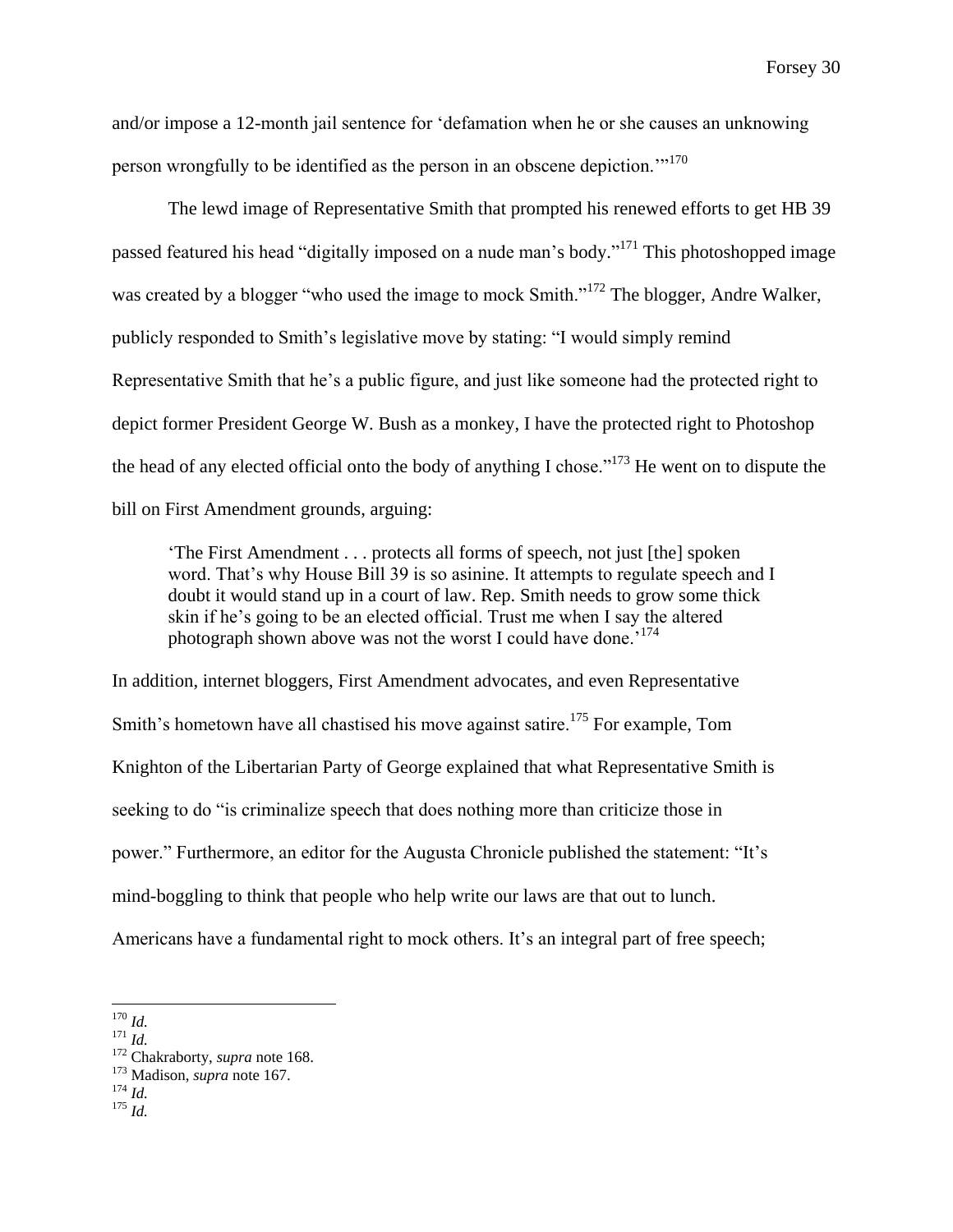ridicule and satire simply cannot be boiled out and separated from free speech. It's impossible."<sup>176</sup>

In response to the overwhelming criticism of his bill, Representative Smith has retorted: "Everyone has a right to privacy. You have a right to speak, but no one has a right to disparage another person. It's not a First Amendment right. It's clear that we need to do something. It can be done by anyone at any time."<sup>177</sup> When asked to provide specifics about the legislation, however, Representative Smith could not provide any. Instead, he said, "At this juncture, I am not at liberty to share anything with you. I don't have to. If and when this bill passes we can revisit the issue and if I choose to give you details at that time I will, but until then I don't have to tell you anything."<sup>178</sup>

Despite the predictable criticism that the bill has received from internet bloggers and First Amendment advocates, this bill could provide a workable response to the issue of how Photoshop liability should be evaluated. Representative Smith advocates the bill as a way to protect teens from "becoming victims of cyber cruelty."<sup>179</sup> Although critics believe the bill attacks free speech rights, Representative Smith says it is not about adults, but is instead about the "sanctity and privacy of our kids."<sup>180</sup> The teenager who was the inspiration for the original bill did not just have her photograph altered- she had sexual predators calling her and emailing her as a result of the image being spread on the internet.<sup>181</sup> With no laws on the books to help protect children from this type of

 $\overline{a}$ <sup>176</sup> *Id.*

 $^{177}$  *Id.* 

<sup>178</sup> Chakraborty, *supra* note 168.

<sup>179</sup> *Lawmaker behind Photoshop bill targeted in obscene photo*, WSBTV.COM, Feb. 19, 2013,

http://www.wsbtv.com/news/news/local/lawmaker-behind-photoshop-bill-targeted-obscene-ph/nWSkT/.  $^{180}$ *Id.* 

 $181 \frac{10}{10}$ .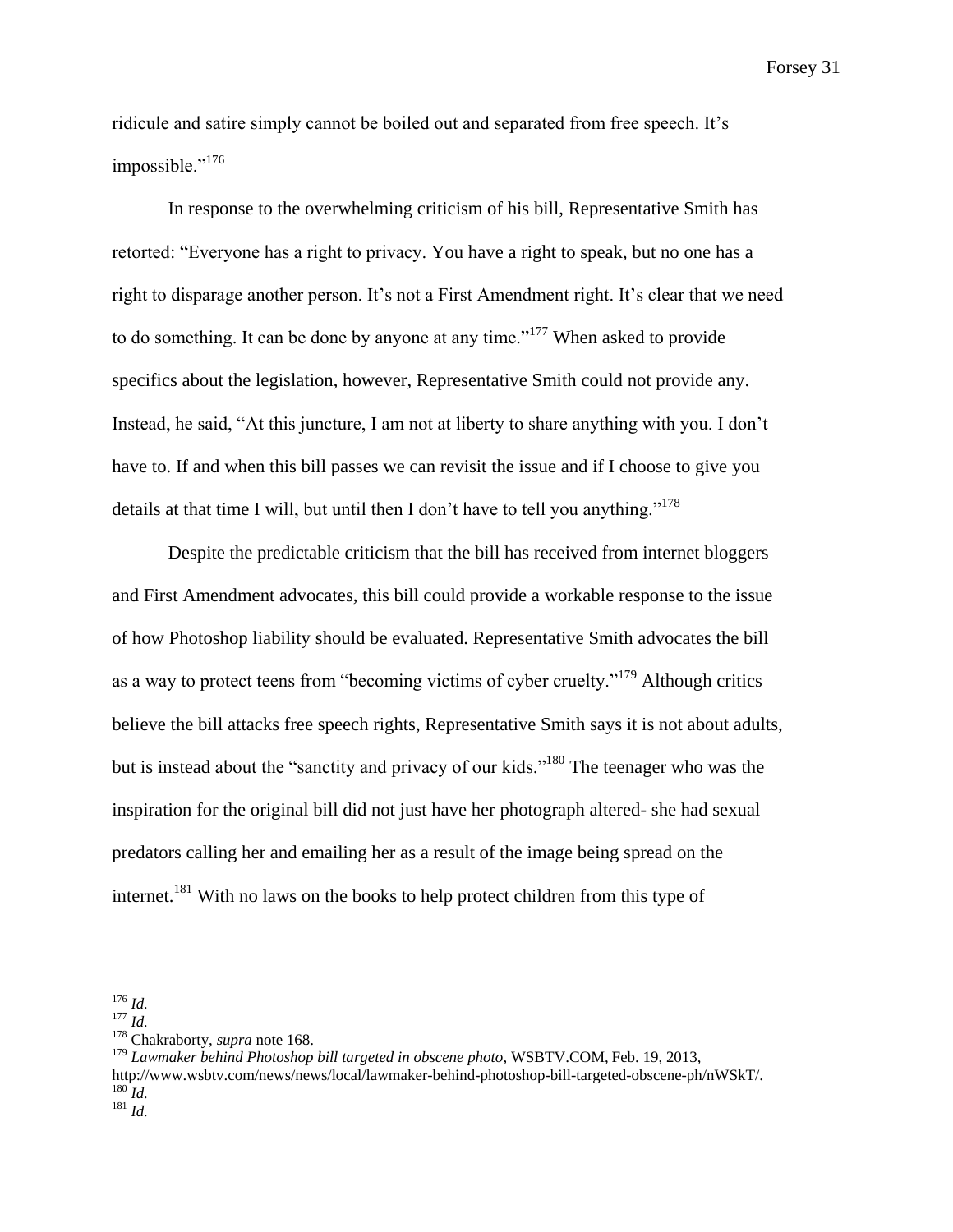cyberbullying, $182$  the legislators are attempting to ensure that victims of obscene photoshopped images have a potential cause of action against the creators of such images.

As stated previously, Georgia's legislation would make it a misdemeanor offense (a crime punishable by up to a \$1,000 fine) to alter a photograph "that causes an unknowing person wrongfully to be identified as the person in an obscene depiction."<sup>183</sup> Although the specifics of the legislation have not been released, one could imagine that the standard is fairly easy to implement. For example, the state could use the obscenity standard from *Miller v. California<sup>184</sup>* to determine whether the photoshopped image was obscene. *Miller* is the Supreme Court's test to determine whether speech or an expression is obscene and therefore not protected by the First Amendment. In order to be labeled "obscene," the work must meet all three prongs of the *Miller* test: (1) the work must appeal to the "prurient interest in sex;" (2) the work must "portray sexual conduct in a patently offensive way;" and (3) the work must, taken as a whole, have no "serious literary, artistic, or scientific value."<sup>185</sup> Using this standard, a person could be found liable for creating an obscene image through the use of Photoshop that causes an unknowing person wrongfully to be identified as the person in such a photograph.

On the other hand, a standard similar to Georgia's legislative response would only address photoshopped images that are obscene and would not address when an image is slightly altered and still considered offensive to the subject. For example, the digital alterations of Jake Gyllenhaal or Demi Moore would not fit under the court's definition of obscene and therefore the creators of such photographs would not be subject to the \$1,000 for their creation. This standard would only be applicable when the photograph is offensive and lacks no particular

<sup>182</sup> *Id.*

<sup>&</sup>lt;sup>183</sup> Chakraborty, *supra* note 168.

<sup>&</sup>lt;sup>184</sup> 413 U.S. 15 (1973).

<sup>185</sup> *Id.* at 24.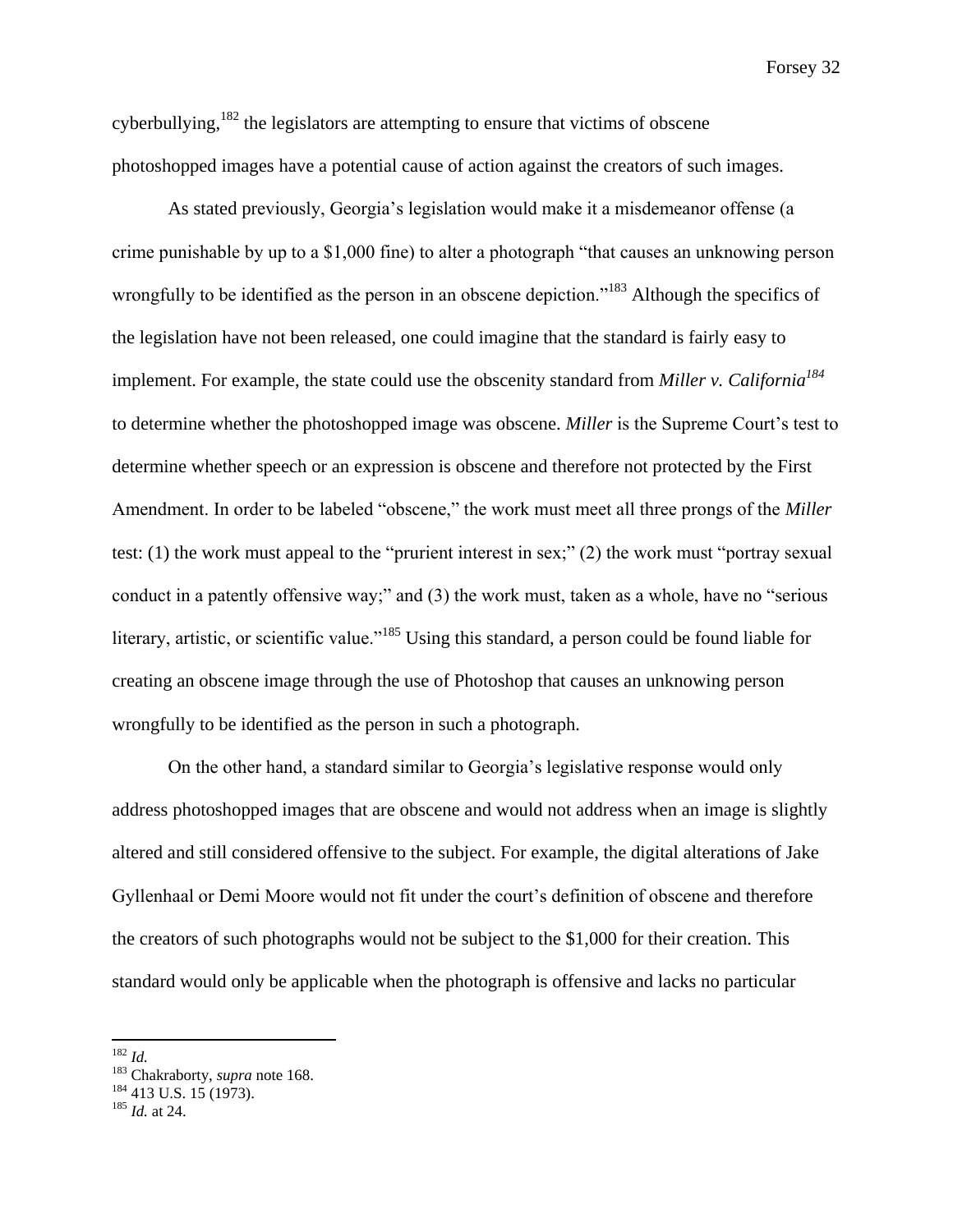value in the scientific or literary world. It would not, however, be applicable to the subtle alterations that we often see in magazines.

#### Part III: Toward a Workable Response

Each of the four analogies explained above has the potential to be a significant contributor towards a workable rubric for establishing photoshop liability. On their own, however, these four templates cannot be used in their precise form. Instead, parts of their standards and the reasoning behind their implementation must be used in order to create a workable Photoshop standard. First, liability under *Hustler v. Falwell* could potentially be used when there is such a drastic distortion to a photograph that no reasonable viewer could believe in its truth. Second, under the tort of "false light," the subject of a photoshopped image could try to argue that an altered photograph is highly offensive to the reasonable person and the author knew that the altered image was false. Third, the "actual malice" standard that is applicable to public figures under *New York Times v. Sullivan* could be modified to keep pace with changing technology. Finally, we could turn from the courts to the government and attempt to create a bill which would make the creator of an obscene photoshopped image subject to a \$1,000 fine.

Unfortunately, however, each of these suggestions has its own flaws and each cannot establish liability across the entire spectrum of photoshopped images. The bill proposed by the Georgia state legislators, for example, only applies to obscene photographs and would not cover photographs that are not obscene but that the subject still finds offensive. Furthermore, the *Hustler* standard does not accommodate distortions that are more subtle.

# **A. False Advertising, Disclaimers, and Photoshop Liability in Other Countries**

Along with the four main analogies discussed above, there are also other alternatives that can make a small contribution to the quest for a workable rubric for photoshop liability. These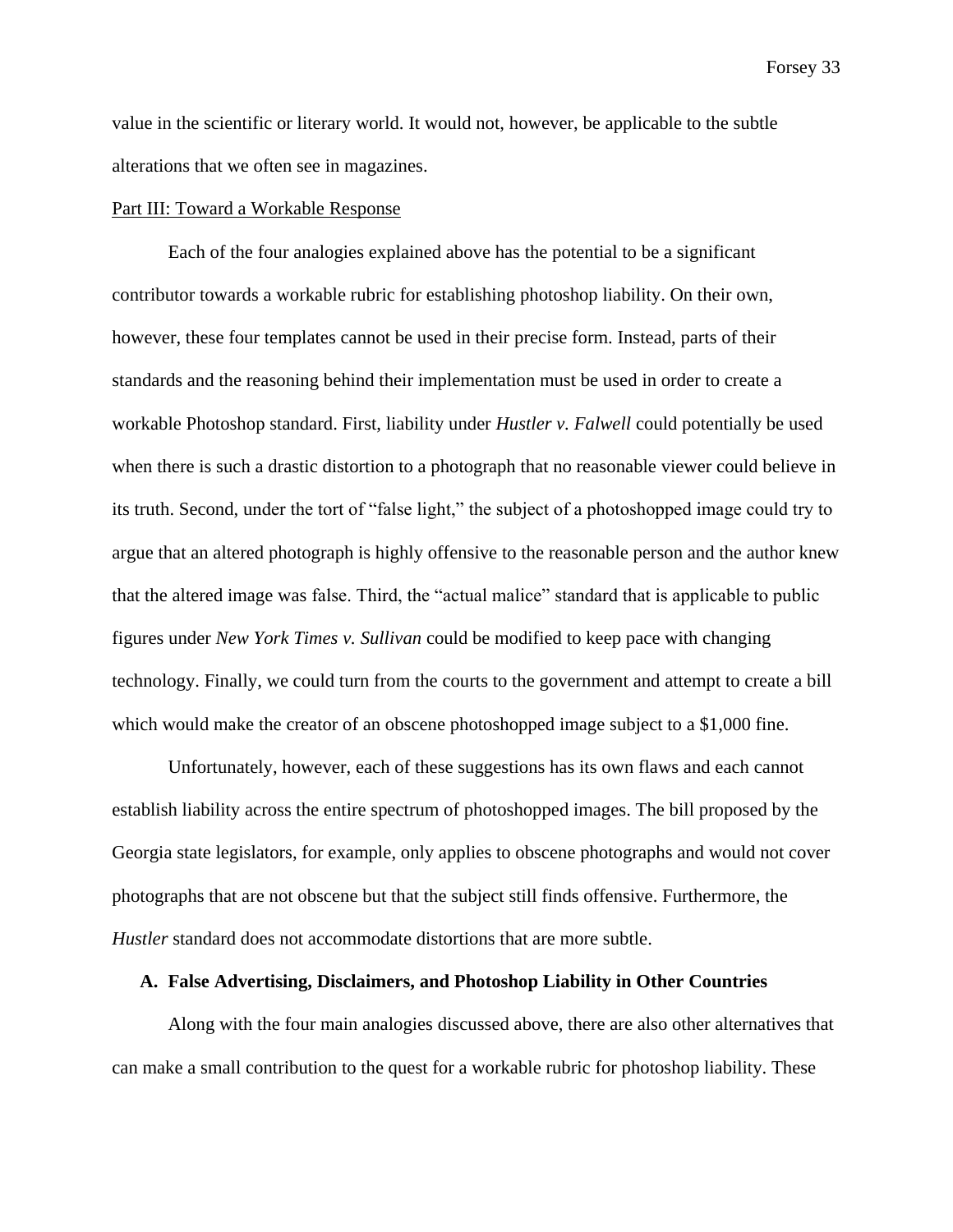alternatives include classifying photoshopped images as misleading or false advertising, adding disclaimers beneath photoshopped images, and mirroring the liability standards that England and France have established.

First, as detailed in the beginning of this Note, photoshopped images in advertisements could be regulated as "deceptive or misleading advertising."<sup>186</sup> Such images are misleading when "consumers are unable to distinguish a real image from a manipulated one and . . . consumers are considering these computer-altered models as a factor when making purchase decisions."<sup>187</sup> In *FTC v. Colgate-Palmolive Co.*., the Supreme Court sent a "strong message to advertisers that deceiving the public would not be tolerated" and found that Colgate's advertising practices were a deceptive misrepresentation of its products.<sup>188</sup> The Court's reasoning in *Colgate* provides strong support for regulating photoshopped images when they contain misleading qualities.<sup>189</sup> The reasonable consumer is generally "unable to determine the difference between a manipulated image and its original;" therefore, photoshopped images in advertisements can create the same consumer confusion as misleading advertisements that do not contain photoshopped images.<sup>190</sup> Viewed in this light, the courts could establish liability for photoshopped advertisements by analogizing them to other misleading advertisements that the Supreme Court has previously allowed agencies to regulate. Unfortunately, this standard would be limited to photoshopping in advertisements and would not create liability for other photoshopped images.

A second alternative to help establish photoshop liability is for the government to enact legislation that would require a disclaimer under every photoshopped image. Removing all

<sup>186</sup> Hunter, *supra* note 7, at 89.

<sup>187</sup> *Id.* at 111.

<sup>188</sup> *Id.* at 91 (citing FTC v. Colgate-Palmolive, Co., 380 U.S. 374 (1965)). In *FTC v. Colgate-Palmolive, Co.*, Colgate was "utilizing a plexiglass model covered with sandpaper to demonstrate the moisturizing power of its shaving cream." *Id.* <sup>189</sup> *Id.* at 92.

 $^{190}$   $^{141}$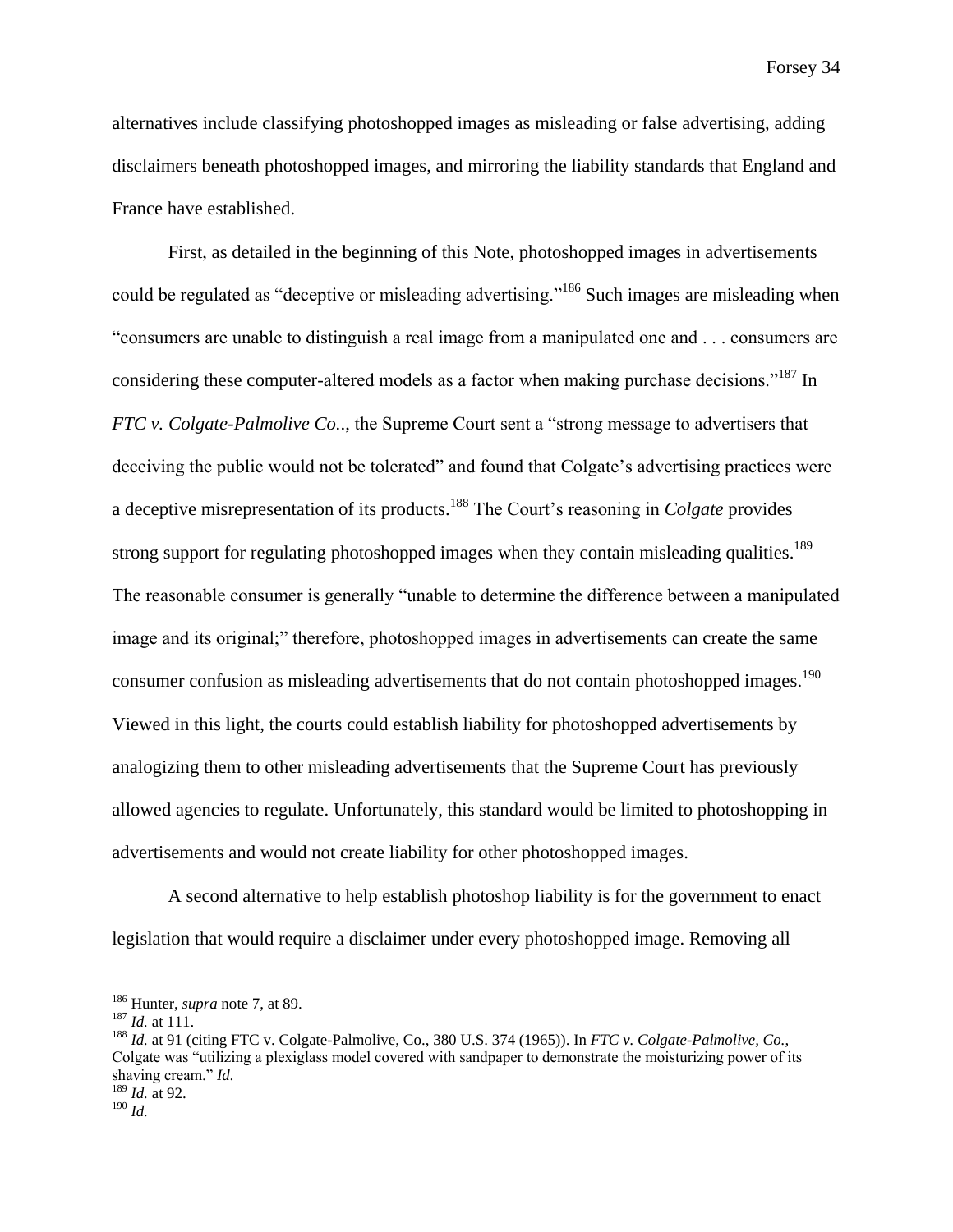photoshopped imagery would very likely be "viewed as a violation of the First Amendment," but designing a warning system similar to the labels on tobacco advertisements "could provide the ideal compromise for acceptable regulation."<sup>191</sup> In 2006, the University of Alabama conducted a study in order to determine the best way to place a disclaimer on photoshopped images.<sup>192</sup> The study found that "even though consumers may know about the widely used practice of photoshopping, without the additional alert immediately prior to or at the same time of viewing an image, consumers will not process the image as photoshopped and will rather process it as a real untouched image."<sup>193</sup> The study also found that the disclaimer's wording needs to be powerful, the appearance needs to be obvious, and the positioning needs to be "central to the advertisement."<sup>194</sup> Even with these requirements, this type of disclaimer would not infringe on a company's right to advertise and would likely be narrowly tailored enough "to balance the First Amendment concerns with the need for intervention."<sup>195</sup>

Democrats in England have launched a campaign, entitled the "Real Women" campaign, which seeks to implement this type of disclaimer in the advertising realm.<sup>196</sup> Supporters of this campaign call it a "labeling system" and explain that it would contain an icon "signaling that the image had been retouched and a rating to accompany the icon that would denote the extent of the manipulation done to that image."<sup>197</sup> Supporters hope that this rating system will prevent consumers "from being misled and harmed by images that they may have otherwise perceived as real" and move companies toward more honest advertising practices.<sup>198</sup> In France, a proposed disclaimer system would impact both advertisements and editorial images and require that these

- <sup>193</sup> *Id.*
- <sup>194</sup> *Id.*

 $\overline{a}$ 

<sup>195</sup> *Id.*

<sup>191</sup> *Id.* at 102.

<sup>192</sup> Hunter, *supra* note 7, at 103.

<sup>196</sup> *Id.* at 107. <sup>197</sup> *Id.* at 107.

<sup>198</sup> Hunter, *supra* note 7, at 107-108.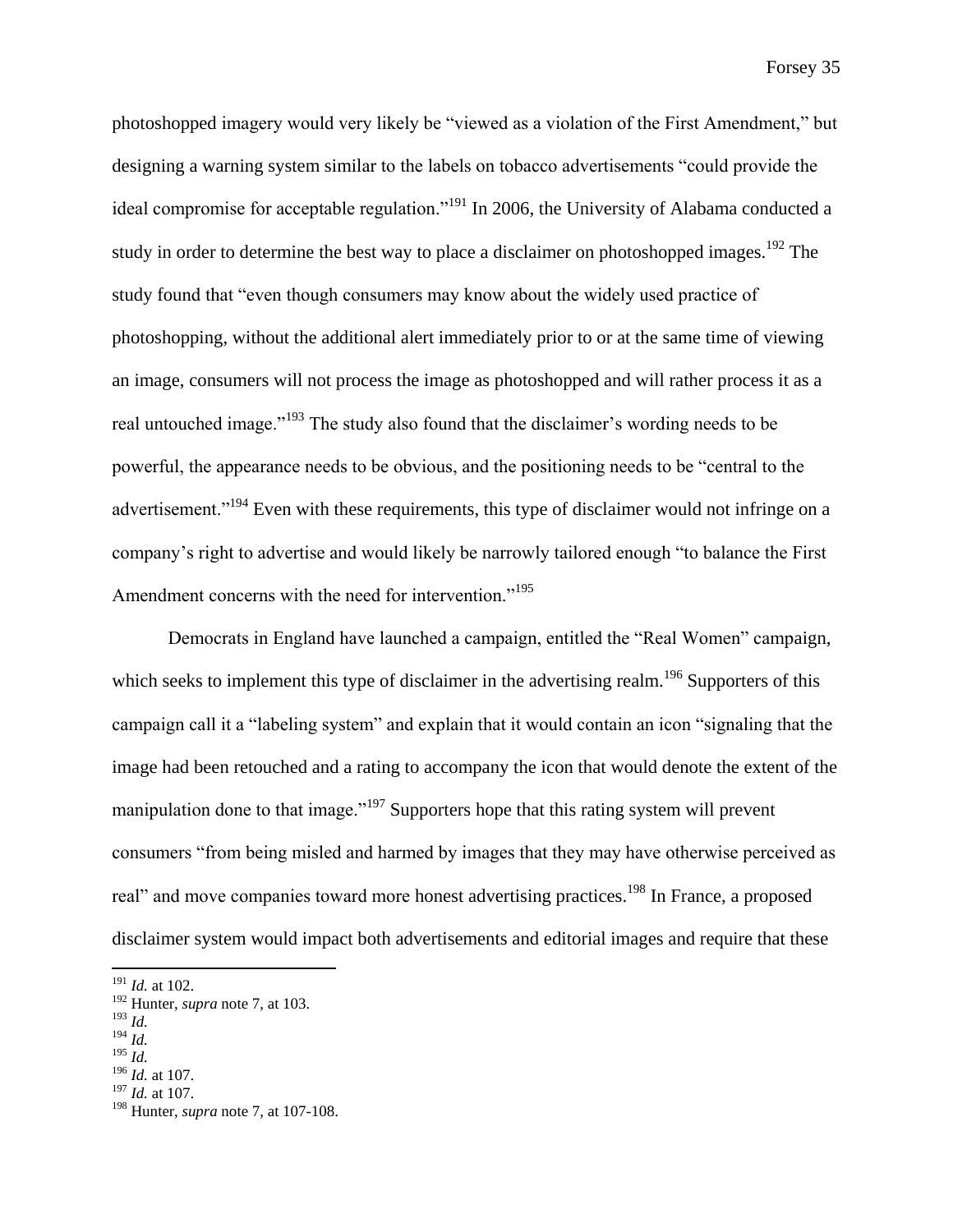photoshopped images carry a warning label.<sup>199</sup> This version would cover not only advertisements, but also "art photography, press releases and political posters, as well as [images] in magazines."<sup>200</sup> Unlike England's version, France's disclaimer would not have further information rating the extent of the alteration, but violators would be subject to fines.<sup>201</sup>

Governments in countries such as England and France have looked toward disclaimers in order to establish a rubric for photoshop liability, but disclaimers would likely not be adequate to combat the harm that photoshopped images are causing to American society. When viewing models or celebrities in magazines, young females are often too mesmerized by the fancy clothes or expensive makeup in the photograph to notice the fine print at the bottom of the page. The disclaimers would likely go unnoticed by the majority of the population and would therefore do little to decrease the harms of photoshopped imagery.

# **B. Combining the Four Analogies with the Two Alternatives for a Workable Legislative Response**

Flaws can be found with each of the four main analogies as well as the two possible alternative grounds for establishing photoshop liability. Therefore, it is necessary for the government or the courts to use the reasoning from each of these analogies in order to form a workable rubric for photoshop liability.

This Note proposes that the best rubric for photoshop liability is a bill that would impose liability on the creator of a photoshopped image whenever that image could be seen as: (1) offensive to the reasonable person; or (2) willfully misleading to the reasonable person. Furthermore, if a public figure or public official wishes to bring a claim under the first prong of this photoshop liability legislation, he or she must meet the heightened "actual malice" standard

<sup>199</sup> *Id.* at 108.

<sup>200</sup> *Id.*

<sup>201</sup> *Id.*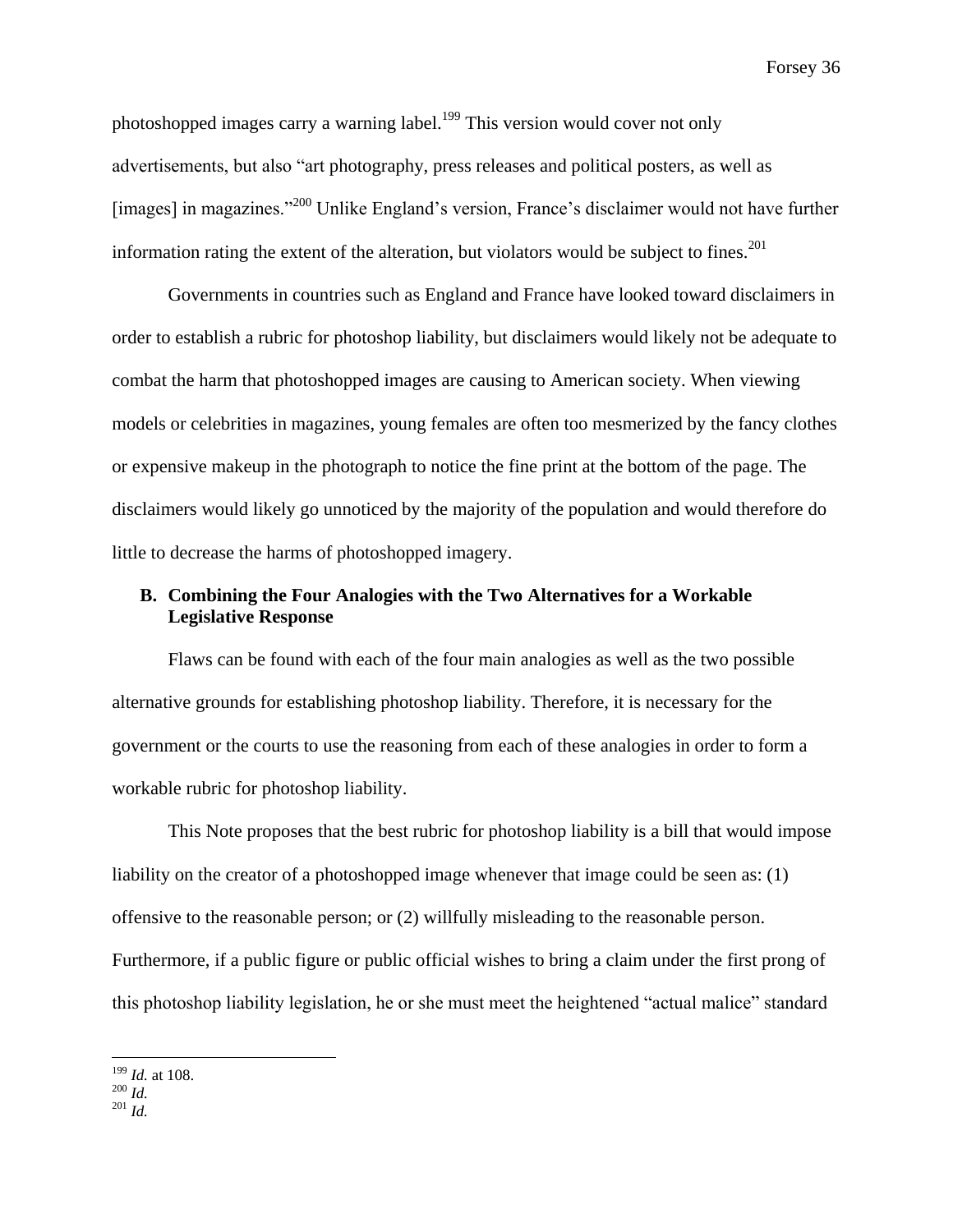that was established in *New York Times v. Sullivan*. <sup>202</sup> This bill would combine the reasonable person standards from the cartoon parody and false light scenarios while still maintaining the heightened standard for public figures and public officials. In addition, the bill would look at the level of "offensiveness" rather than obscenity as the Georgia legislation did. This is important because finding liability for photoshopped images that offend the reasonable person is a broader and more inclusive standard than simply finding liability for photoshopped images that are obscene. Furthermore, this bill would include any misleading or deceptive photoshopped images, whether they are found in advertisements or on social media, but would only impose liability if the creator's deception was willful.

If the government were to pass such a bill to regulate photoshop liability, it is highly probable that the courts would look upon it favorably. It is the court's job to balance the government's need to regulate this area against each individual's First Amendment guarantees. This bill appears to perfectly balance these two interests, as it allows the government to regulate an area that can be harmful to society while still not infringing on a photoshop creator's ability to manipulate images as a form of expression. In addition, the bill is broad enough to include more than just the obscene, but it is also narrowed through its reasonable person and actual malice standards. The court would likely find that this type of regulation is sufficiently narrowly tailored to the government's interest in controlling cyberbullying and decreasing the harmful effects of manipulated photographs, such as eating disorders and depression. Although it may not be able to assess liability for the minor enhancements that magazines make to models when such adjustments are not willfully deceiving, it would still provide a strong legal tool that will likely cause magazine publishers to think twice about some of the images they portray as real.

 $202$  376 U.S. 254 (1964).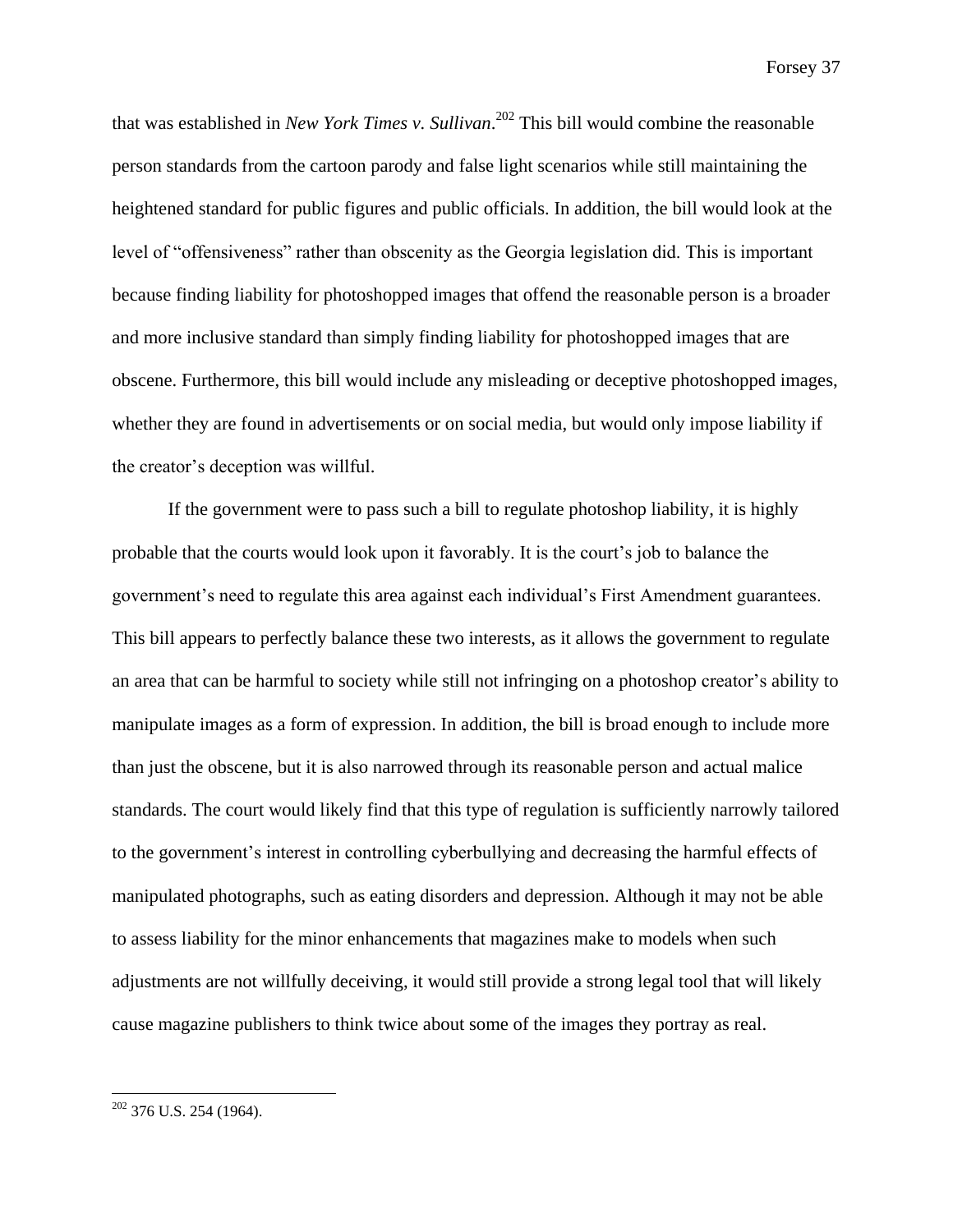Whether photoshop liability is established with this rubric or with one of the several others that scholars have proposed, it needs to be established quickly. The problem of photoshop liability has been acknowledged outside of the legal field by the American Medical Association (AMA), which adopted a "new policy against the altering of photographs 'in a manner that could promote unrealistic expectations of appropriate body image.<sup> $1203$ </sup> In a press release, the AMA described how "the altering of models' bodies in advertisements . . . leads to unrealistic ideas about body image, particularly for 'impressionable' children and teenagers."<sup>204</sup> The AMA has made recommendations to advertising associations that they work with "children's health organizations on guidelines that discourage the use of Photoshop and similar photo editing software."<sup>205</sup> Even though the AMA's policy against photoshopping does not have the force of law, it appears to be "a step in the right direction."<sup>206</sup>

#### Part IV: Conclusion

First Amendment principles have been lagging behind advancements in digital technology over the past decade and we can no longer wait for the marketplace of ideas to rid society of the harms that photoshopping causes. Digital enhancements through the use of Adobe Photoshop have allowed publishers to alter images without the consent, and often knowledge, of the subjects of these images. When the digital alteration is drastic or offensive, these images can have a very negative impact on their subjects. When the alteration is subtle, these images can harm the young consumers who cannot tell the difference between a real photograph and an enhanced one.

<sup>203</sup> Ellie Krupnick, *Photoshop Discouraged By American Medical Association*, HUFFINGTON POST, June 23, 2011, http://www.huffingtonpost.com/2011/06/23/photoshop-american-medical-association n 882958.html.  $204$  *Id.* 

<sup>206</sup> *Id.*